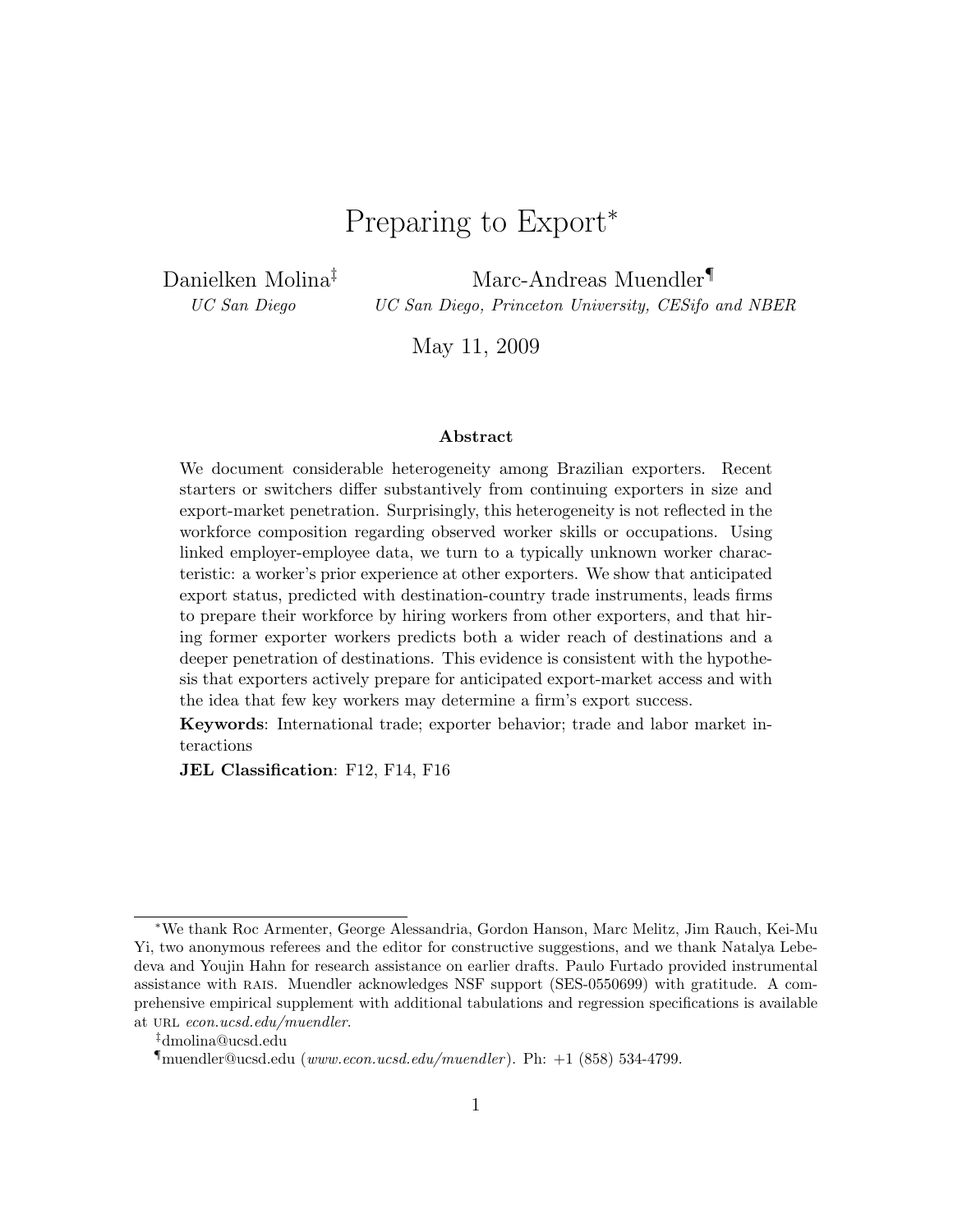# 1 Introduction

A large body of empirical evidence and trade theories suggest that exporters substantively differ from non-exporters regarding their size, productivity and workforce composition.<sup>1</sup> To investigate performance differences more closely, this paper compares Brazilian exporters among themselves regarding the time pattern of exporting and their workforce characteristics to learn about successful and lasting export-market participation.

There is considerable heterogeneity in performance and sizes among exporters, not just between exporters and non-exporters. When we classify Brazilian exporters by their export-market presence in the current and two preceding periods, the implied ranking of export market success is mirrored in an almost perfectly monotonic size ranking from only about 80 workers at in-out switching exporters to 550 workers at exporters with a sustained OECD-market presence. Surprisingly, however, this substantive heterogeneity in export performance and sizes is not reflected in observable workforce characteristics. The workforce composition regarding skills and occupations is economically similar among exporters and in some cases statistically indistinguishable. This leads us to hypothesize that unobserved worker characteristics are important determinants of export-market performance.

To elicit more information on unknown worker skills, we use rich linked employeremployee data for the universe of Brazilian manufacturing firms and their export behavior between 1990-2001 to extract an otherwise unobserved worker characteristic: a worker's prior experience at other exporting firms. We define *hires from exporters* as the head count of hired workers whose immediately preceding employment was at an exporter. We find that anticipated exporting, predicted with foreign import-demand instruments, leads firms to prepare their workforces with hires from exporters. Our findings are consistent with the hypothesis that exporters actively build up workforce expertise for future export-market access, especially if export-market participation is anticipated to be lasting.

Much empirical research has established evidence that firms with a competitive advantage self-select into exporting, but typically find no positive effects on employment or productivity change after export-market entry. Research by Clerides, Lach and Tybout (1998) on plants in Colombia, Mexico and Morocco or by Bernard and Jensen (1999) on U.S. firms, for instance, shows a significant difference in productivity between exporters and non-exporters but no significant difference in productivity change after  $\alpha$  export-market entry.<sup>2</sup> Our data allow us to analyze the extent to which firm differences

<sup>&</sup>lt;sup>1</sup>The literature documents exporter premia for many countries, beginning with Bernard and Jensen (1995) for U.S. manufacturing exporters. Differences typically exist even before export-market entry. Isgut (2001) presents evidence for Colombia and Alvarez and Lopez (2005) for Chile, consistent with firm-level advantages prior to exporting.

<sup>2</sup> Much of the literature provides evidence that a firm-level competitive advantage leads to export-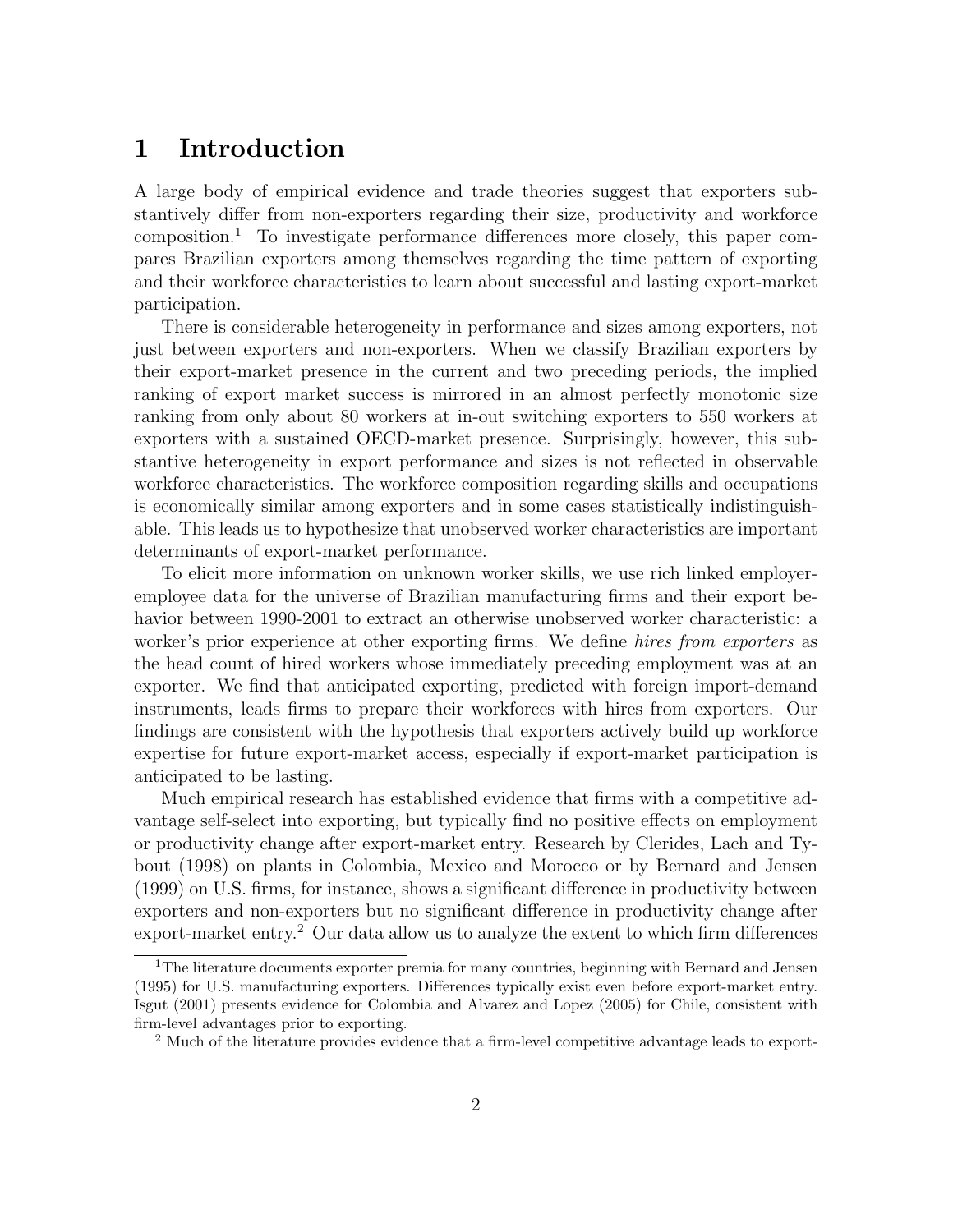prior to exporting are the outcomes of active firm choices in preparation for exporting.

Recent trade theories investigate industry dynamics when firms simultaneously engage in innovation and export-market participation. Yeaple (2005) shows in a static model with ex ante identical firms and heterogeneous workers, whose skill is complementary to innovative technology, that the firms' binary choice of process innovation induces the sorting of more skilled workers to innovative firms, leading to firm heterogeneity ex post and to exporter premia in equilibrium. The Yeaple (2005) model is closely related to our empirical exercise. As multilateral trade costs drop, more firms in the differentiated-goods sector adopt innovative technology and raise their employment, hiring away the top-skilled workers from differentiated-goods producers with lower technology.<sup>3</sup> Departing from ex ante heterogeneous firms, Costantini and Melitz (2008) reintroduce a stochastic productivity component from Hopenhayn (1992) into the Melitz (2003) model and allow firms to choose process innovation. In simulations of the dynamic industry equilibrium, an anticipated future reduction of multilateral trade costs leads firms to adopt innovation in advance, while waiting for export-market participation.<sup>4</sup>

These theory models predict that exporters, and especially larger exporters in Costantini and Melitz (2008), adopt more advanced technology in response to anticipated returns from export-market entry. In our linked employer-employee data for Brazilian exporters, however, we find only minor differences among exporters in workforce skills and occupations, which should expectedly correspond to firm-level technology. There are at least three possible explanations for the puzzlingly small workforce differences: export-market success is mere luck; export-market success is independent of workforce characteristics if process innovations or product-quality upgrades can be achieved regardless of workforce skill; or typically unobserved workforce characteristics are most important for export-market success. Using the workers' prior job history and their experience at other exporters as a proxy to unobserved skill, we document that the latter explanation is most plausible.

Related recent studies provide empirical evidence that firms jointly choose innovative activity and export-market participation. For the Canada-U.S. Free Trade Agreement, Trefler (2004) documents that Canadian plants that face deeper tariff cuts in

ing, and typically not the reverse. Exceptions are Van Biesebroeck (2005), who reports evidence that exporting subsequently raises productivity for sub-Saharan African manufacturing firms, and Crespi, Criscuolo and Haskel (2008) who use survey data for U.K. firms in which exporters that report to have mostly learnt from clients exhibit faster productivity growth.

<sup>3</sup>Also considering ex ante identical firms, Ederington and McCalman (2008) allow for a continuous technology choice in a dynamic industry-equilibrium model and show that a drop in foreign trade costs raises the rate of technology adoption at exporters but delays it at non-exporters. Workers do not play a specific role.

<sup>4</sup>Atkeson and Burstein (2008) address price setting by exporters and also analyze the joint innovation and export-participation choice in a dynamic model of trade with heterogeneous firms, allowing for a continuous technology choice.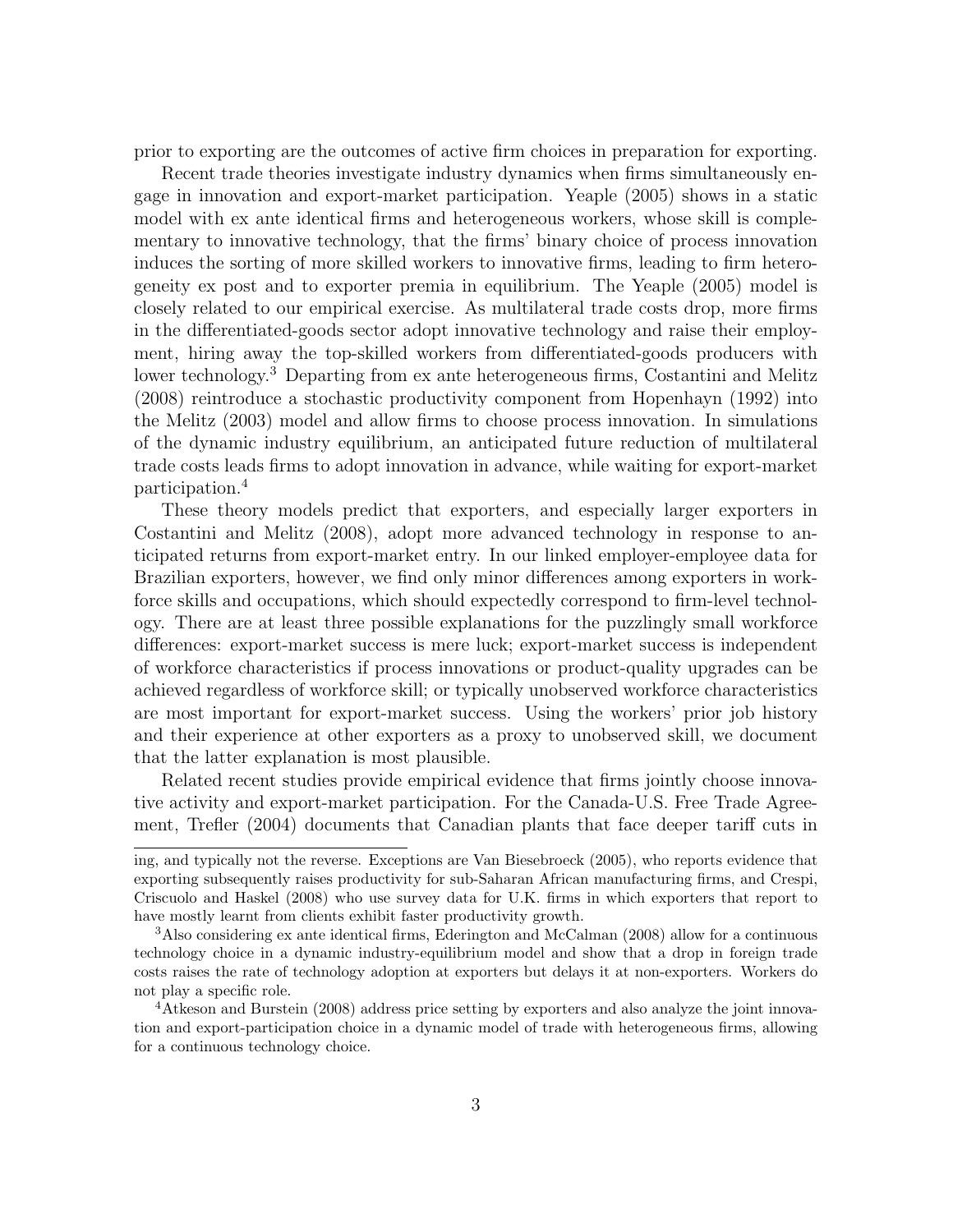their product markets raise plant-level labor productivity faster. Verhoogen (2008) demonstrates that Mexico's exchange-rate devaluation during the 1994 Peso crisis leads initially more productive plants to increase exports and to pursue process certification more frequently than initially less productive plants, consistent with process innovation prior to exporting. Iacovone and Javorcik (2008) use additional information on plantlevel capital investment and on the unit price of products for Mexican plants and show that the unit price exhibits an increase two years prior to exporting, suggestive of quality upgrading, and that the increase in unit price coincides with a physical-investment spurt. Bustos (2005) documents with Argentinean firm data that, once MERCOSUR reduces import duties in Argentina's neighboring export markets, exporters upgrade technology significantly more rapidly and upgrade workforce skills significantly faster than non-exporters. Our analysis contributes to this line of empirical research and adds novel labor-market evidence. We use sector-level shipments from countries other than Brazil into Brazil's export markets outside Latin America as instruments for a Brazilian firm's future export status. Beyond existing empirical work on major trade reforms or large exchange rate shocks, our approach addresses firm-level workforce preparations for exporting in tranquil times.

A related literature on spillovers from foreign-owned to domestic firms considers the moves of individual workers between employers. An often recounted episode of know-how dissemination from a foreign investment project is the Bangladeshi joint venture Desh-Daewoo between a local entrepreneur and Daewoo of Korea. Of the 130 founding workers, trained by Daewoo in Korea, 115 left Desh once their non-compete clause expired and set up their own exporting firms (Rhee 1990). As a result, the Bangladeshi garment industry grew from a small number of firms in 1979 to more than 700 exporters by 1985. Gershenberg (1987) studies survey evidence from 41 Kenyan manufacturing firms and argues that managerial know-how dissemination was low, partly because of high retention rates at foreign-owned firms. In contrast, Görg and Strobl (2005) document for 204 surveyed firms in Ghana that those whose owners have prior work experience at foreign-owned firms in the same industry are more productive than competitors. Beyond small-sample survey evidence, Poole (2009) uses linked employer-employee data from the same Brazilian source as we do and documents a statistically significant increase in earnings of incumbent workers at domestic firms after workers from foreign-owned firms join, but the pay increase is small in economic terms. For export-market participation, in contrast, we find the hiring of few former exporter workers to be an economically important variable, predicting a probability increase in export-market participation of about three percentage points. This is a considerable change given an overall exporting frequency of only five percent in the manufacturing universe and is similar in magnitude to what only substantive changes in observed workforce characteristics would predict.

Rich information on workforce composition as well as past and future exporter performance allows us to seek more precise evidence. Firms with initially less skilled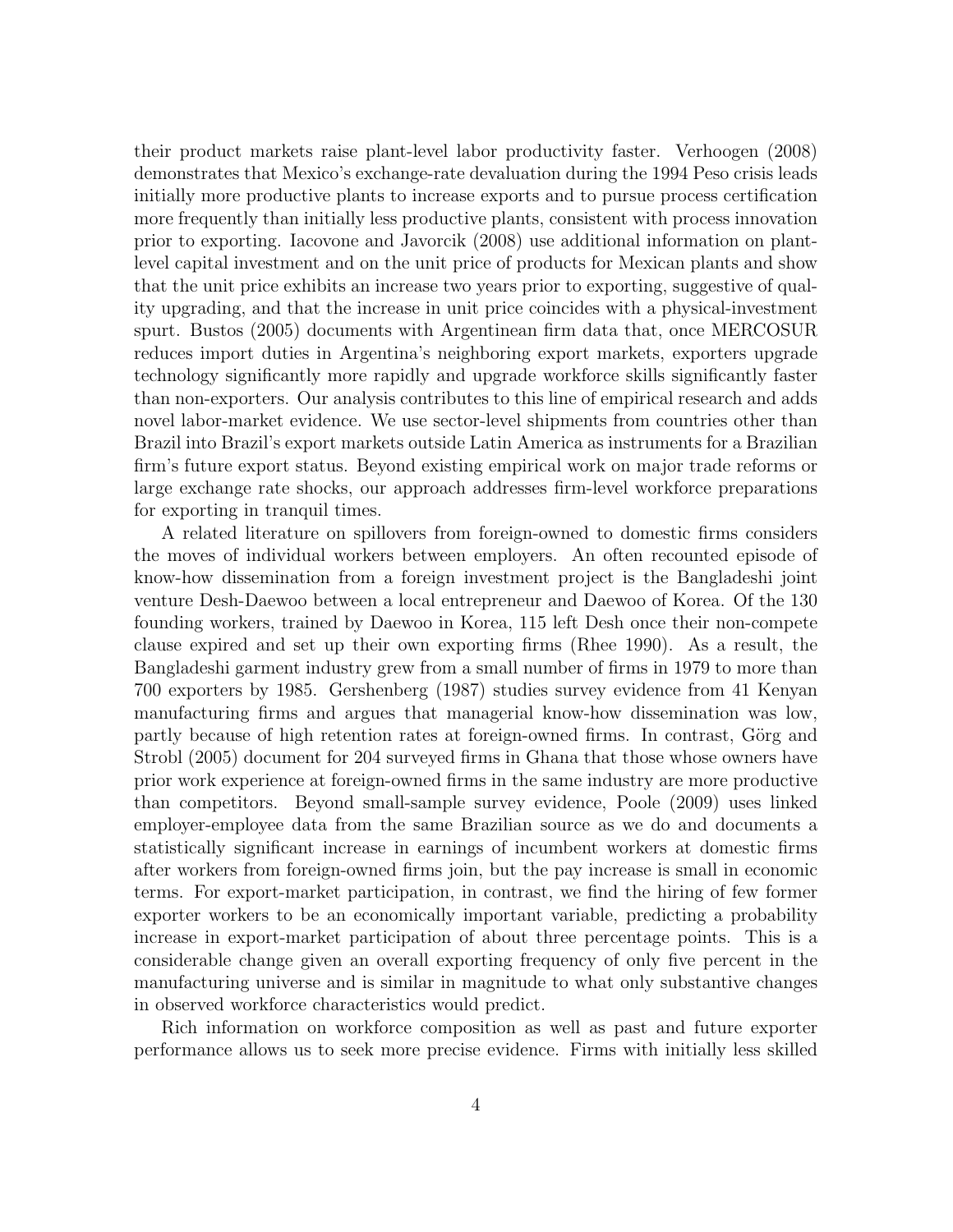workforces pursue the strongest advance hiring of former exporter workers in response to favorable foreign demand. Hiring workers from continuous exporters is more strongly associated with reaching additional export markets than hiring workers from firms that just started exporting. Firms that anticipate continuous future exporting pursue relatively more advance hires.

The remainder of the paper proceeds as follows. We describe our data in Section 2 and document substantial differences among exporters in size and export performance. In Section 3, we explore workforce and other firm characteristics that are potentially related to the substantial size and performance differences. In Section 4, we turn to our main analysis of workforce choices in anticipation of favorable foreign demand and demonstrate active workforce preparations for subsequent export-market participation. Section 5 concludes.

# 2 Data and Exporter Categories

One main data source is the universe of Brazilian exporters: a three-dimensional panel data set by firm, destination country and year between 1990 and 2001. We combine the exporter data with the universe of formal-sector firms and all their formally employed workers. This second data source is a three-dimensional linked employer-employee panel by firm, worker and year between 1990 and 2001. The combined employeremployee data provide us with workforce information for exporters in the formal sector, and complement the exporter data with the universe of formal-sector non-exporters. We restrict ourselves to manufacturing firms. We combine these data with worldwide trade flow data to construct instrumental variables (IVs) for a Brazilian firm's export status.

Exporter data. Exporter data derive from the universe of Brazilian customs declarations for merchandize exports by any firm collected at SECEX (Secretaria de Comércio Exterior). For comparability to other studies, we remove agricultural and mining firms as well as commercial intermediaries from the exporter data and only keep manufacturing firms that report their direct export shipments. We deflate export sales to their August-1994 equivalents using the monthly U.S. consumer price index (from Global Financial Data). The choice of August 1994 is motivated by the timing of Brazil's last major currency reform in July 1994, which put the Brazilian Real (BRL) value at an initial exchange rate of one with the U.S. dollar (USD). See Appendix A for more detail on the secex data.

Linked employer-employee data. Our source for linked employer-employee data is RAIS ( $Relação Anual de Informações Sociais$ ), a comprehensive register of workers formally employed in any sector of Brazil's economy. RAIS offers information on worker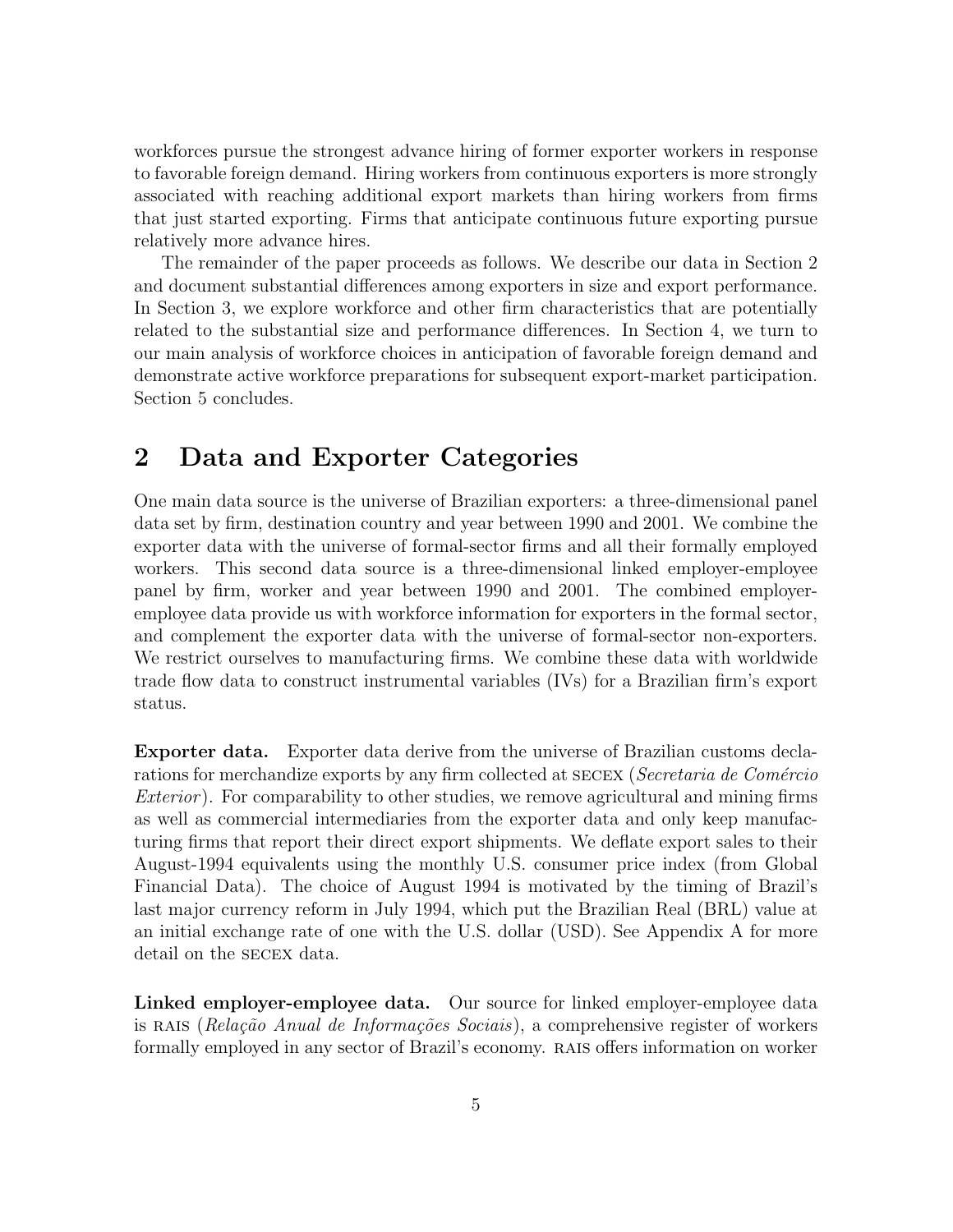characteristics such as education, a detailed occupational classification that reflects the skill intensity of the job, the firm's industry, and the legal form of the company including its foreign ownership. While rais offers comprehensive workforce information, data on domestic sales are neither available from secex nor rais. See Appendix B for more detail on RAIS.

We keep observations for the years 1990 through 2001, drop all firms outside manufacturing, and then use the data for the construction of several sets of variables. First, we use employment on December 31st to obtain information on the firm's workforce size and composition across all its plants. We pay attention mainly to the education and occupation categories and construct according shares (see Appendix B for definitions). Second, we use worker IDs to trace recent hires at potential exporting firms back to their preceding employer and count the number of gross hires who were employed at an exporter in their immediately preceding job. For the purpose of worker tracking, we restrict the worker sample to all proper worker IDs (11-digit *PIS*).

Third, we obtain industry information for every firm. RAIS reports industries at the subsector IBGE classification (roughly comparable to the  $NAICS$  2007 three-digit level) over the full sample period. Subsector IBGE industries are recorded by plant, however. There are multi-plant firms in our sample, and we assign the industry associated with most employees in a given year to multi-plant firms. At the subsector IBGE level, there are twelve manufacturing industries in rais. The main sector affiliation of firms varies over time. Including both non-exporters and exporters, there is a total of 1,767,491 firm-year observations in our manufacturing data (after restricting the sample period to the years 1992-2001 in order to measure exporting status with two lags). There are 36,599 observations of firms that change sector so that firm effects are not nested within sector effects in later empirical analysis. In regression analysis, we will use one lead year so that our basic regression sample will have 1,557,474 firm-year observations for 1992-2000. When we condition on employment changes at the firm level, only firms with a observations for two consecutive years remain in the sample, which drops in size to 1,277,201 firm-year observations for 1992-2000. Given the still large sample size, we will report statistical significance at the one-percent significance level throughout this paper.

Table A.1 in the Appendix reports firm counts, the share of exporters and select firm characteristics by subsector IBGE. On average, only about five percent of Brazilian formal-sector manufacturing firms are exporters, a considerably smaller share than in Chile, where 21 percent of manufacturing plants are exporters in 1990-96 (Alvarez and Lopez 2005), or Colombia (18 percent of plants in 1991 Brooks 2006), Mexico (36 percent of plants in 1996, Iacovone and Javorcik 2008) or the United States (18 percent of firms in 2002, Bernard, Jensen, Redding and Schott 2007). Exporting is most frequent in machinery and equipment manufacturing industries, where workforce sizes per firm also tend to be large. Except for transportation equipment, the industries with most frequent exporting are populated by firms with below-average sizes and below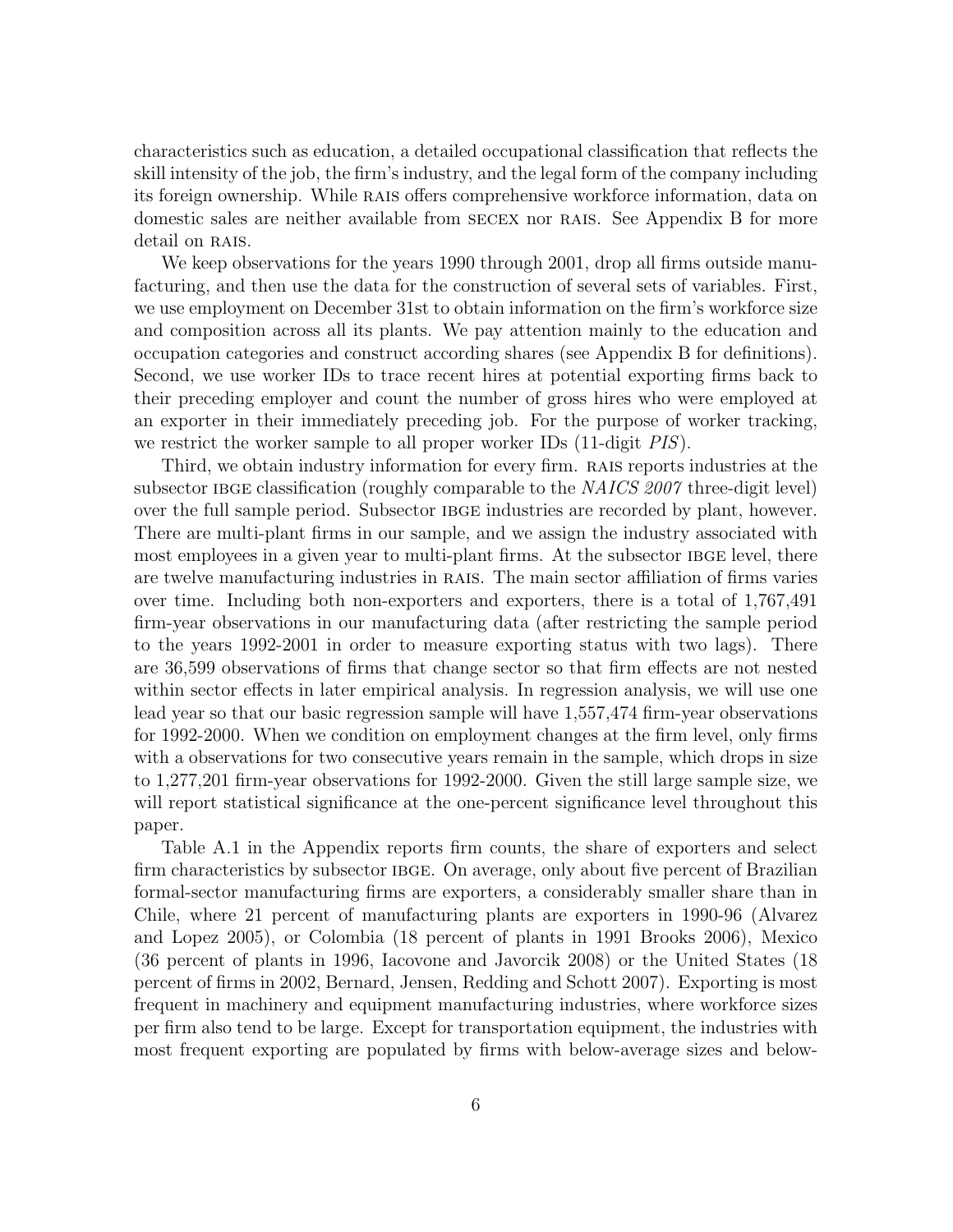average exports per firm. We will account for sector differences with industry-fixed effects in all later regressions.

Worldwide trade flows. Our IVs for anticipated export status are imports into Brazil's export destinations from source countries other than Brazil, by subsector IBGE. We use WTF data on bilateral trade (Feenstra, Lipsey, Deng, Ma and Mo 2005) from 1991 to 2000 to construct the IVs by subsector IBGE, year and six world destinations.<sup>5</sup> We concord the SITC (Rev. 2) sectors at the four-digit level in WTF to subsector  $IBGE$ . We then calculate aggregate imports into each foreign destination country, excepting imports from Brazil, by subsector IBGE. The IVs will prove to be significant predictors of export status but are plausibly unrelated to firm- or worker-level shocks other than export-market effects outside Brazil.

Exporter categories. We are interested in export-market success over time. We consider the current year and two preceding years and record in which of the three years a Brazilian firm was an exporter with at least one reported foreign shipment (8 possible combinations). We first order firms by current-year export status  $(t)$ , within current-year status by past-year status  $(t-1)$ , and within those by two-years past status  $(t-2)$ . Table 1 shows our resulting ranking of export success, with the category in the upper-most row showing the least successful exporters (permanent non-exporters) and the lower-most row containing the most successful exporters (sustained OECD exporters). Beyond the basic time-pattern ranking, we further separate no-exporting firms into those that are permanent non-exporters (non-exporters in every sample year) and current non-exporters (with foreign sales in at least one sample year). We further separate continuous-exporting firms into non-sustained exporters that serve no single destination in all three consecutive years, into sustained non-OECD exporters that serve at least one non-OECD country for three years, and into sustained OECD exporters that serve at least one OECD country for three years (resulting in a total of 11 possible combinations).

We choose these export-status categories to clarify beyond a two-period categorization that there is considerable heterogeneity among exporters, both in terms of workforce sizes and export values. Our time-pattern and destination-market ranking of export-market success is a refinement of a simpler two-period grouping of exporters into *non-exporters* for three consecutive years, exporters that *quit exporting* (including past quitters), firms that start exporting (including past starters), and exporters with continuous exporting. Curiously, our refined export-status ranking is almost perfectly

<sup>&</sup>lt;sup>5</sup>The six world destinations are Asia-Pacific Developing countries (APD), Central and Eastern European countries (CEE), North American countries (NAM excluding Mexico), Other Developing countries (ODV), Other Industrialized countries (OIN), and Western European countries (WEU). We remove Latin American and Caribbean countries (LAC) from our set of IVs.

 $6$ Our novel concordance is available at URL econ.ucsd.edu/muendler/brazil.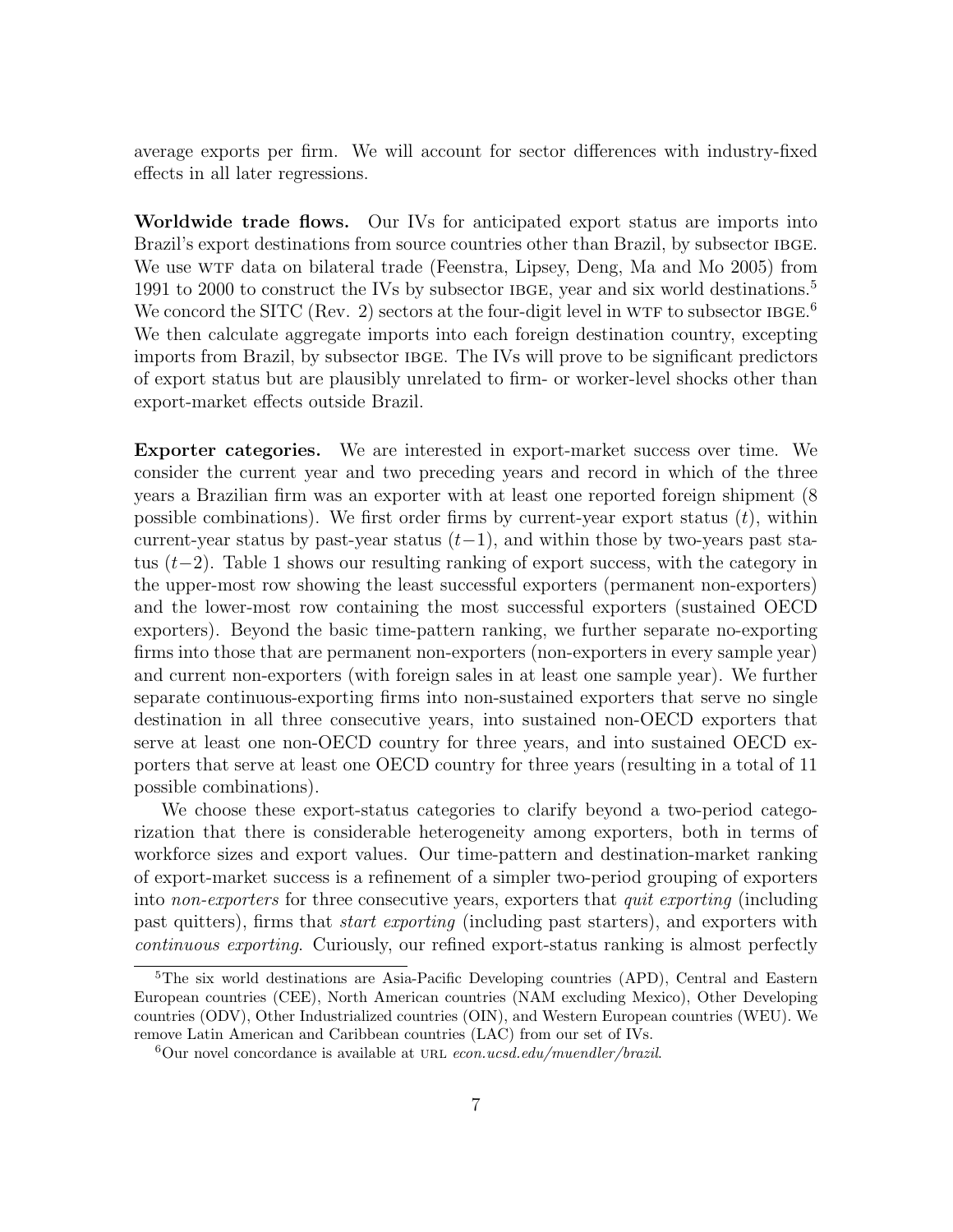|                                                |                |              |              | Firm-year        | Workers           | Annual            |
|------------------------------------------------|----------------|--------------|--------------|------------------|-------------------|-------------------|
|                                                | Export period  |              | observations | per firm         | exports           |                   |
| Export status                                  | $t-2$          | $t-1$        |              | $\left(1\right)$ | $\left( 2\right)$ | $\left( 3\right)$ |
| Non-Exporter for three years                   |                |              |              |                  |                   |                   |
| Permanent non-exporter <sup>a</sup>            | 0              | $\theta$     | $\theta$     | 1,596,947        | 12                |                   |
| Current non-exporter <sup><math>a</math></sup> | 0              | $\theta$     | $\theta$     | 60,198           | 66                |                   |
| <b>Quit Exporting</b>                          |                |              |              |                  |                   |                   |
| Past quitter                                   | 1              | $\theta$     | $\Omega$     | 9,101            | 79                |                   |
| In-out switcher                                | $\overline{0}$ | 1            | $\Omega$     | 7,626            | 76                |                   |
| Recent quitter                                 | 1              |              | $\Omega$     | 6,569            | 102               |                   |
| <b>Start Exporting</b>                         |                |              |              |                  |                   |                   |
| Recent starter                                 | 0              | $\theta$     | 1            | 18,420           | 104               | 310.7             |
| Re-entrant                                     | 1              | $\theta$     | 1            | 3,181            | 137               | 231.0             |
| Past starter                                   | 0              | 1            | 1            | 12,252           | 149               | 923.1             |
| Continuous Exporting                           |                |              |              |                  |                   |                   |
| Non-sustained continuous exporter <sup>b</sup> | 1              |              |              | 6,044            | 178               | 561.3             |
| Sustained non-OECD exporter <sup>b</sup>       | 1              | $\mathbf{1}$ |              | 21,915           | 232               | 888.4             |
| Sustained OECD exporter <sup>b</sup>           | 1              | 1            |              | 25,238           | 552               | 10,802.7          |

#### Table 1: EXPORT STATUS ORDERING

<sup>a</sup>Permanent non-exporters do not export in any sample year; current non-exporters export in at least one sample year.

 $b_{\text{Non-sustained continuous exports export}}$  in three consecutive years but serve no single destination in all three years; sustained non-OECD exporters serve at least one destination (but no 1990-OECD member country) in three consecutive years; sustained OECD exporters serve at least one 1990-OECD member country in all three years.

Source: SECEX 1990 through 2001 (t: 1992-2001), manufacturing firms (subsectors IBGE 2-13).

Notes: Universe of 1,767,491 manufacturing firm-year observations. Exports (fob) in thousands of August-1994 USD.

mirrored in the firms' ranking by workforce size (column 2). For example, permanent non-exporters have an average size of twelve workers, in-out switchers who recently quit exporting employ 76 workers, recent export starters employ 104 workers, while sustained OECD exporters employ 552 workers on average. This surprising workforcesize monotonicity is preserved for all but one pair of neighboring rows.<sup>7</sup> Our refined export-status ranking is also positively related to export sales (column 3, correlation coefficient of .11 at firm level).

The vast majority of formal-sector manufacturing firms (over ninety percent) never exports in any year between 1990 and 2001. The 57,149 firms that quit or start exporting make up more than half of all firms that export in at least one year between

<sup>&</sup>lt;sup>7</sup> A two-period classification would have lumped past quitters with non-exporters, but their workforce size turns out to be more similar to other quit-exporting firms under the refinement. Similarly, a two-period classification would have lumped past starters with continuous-exporting firms, but their workforce is more similar to other start-exporting firms under the refinement.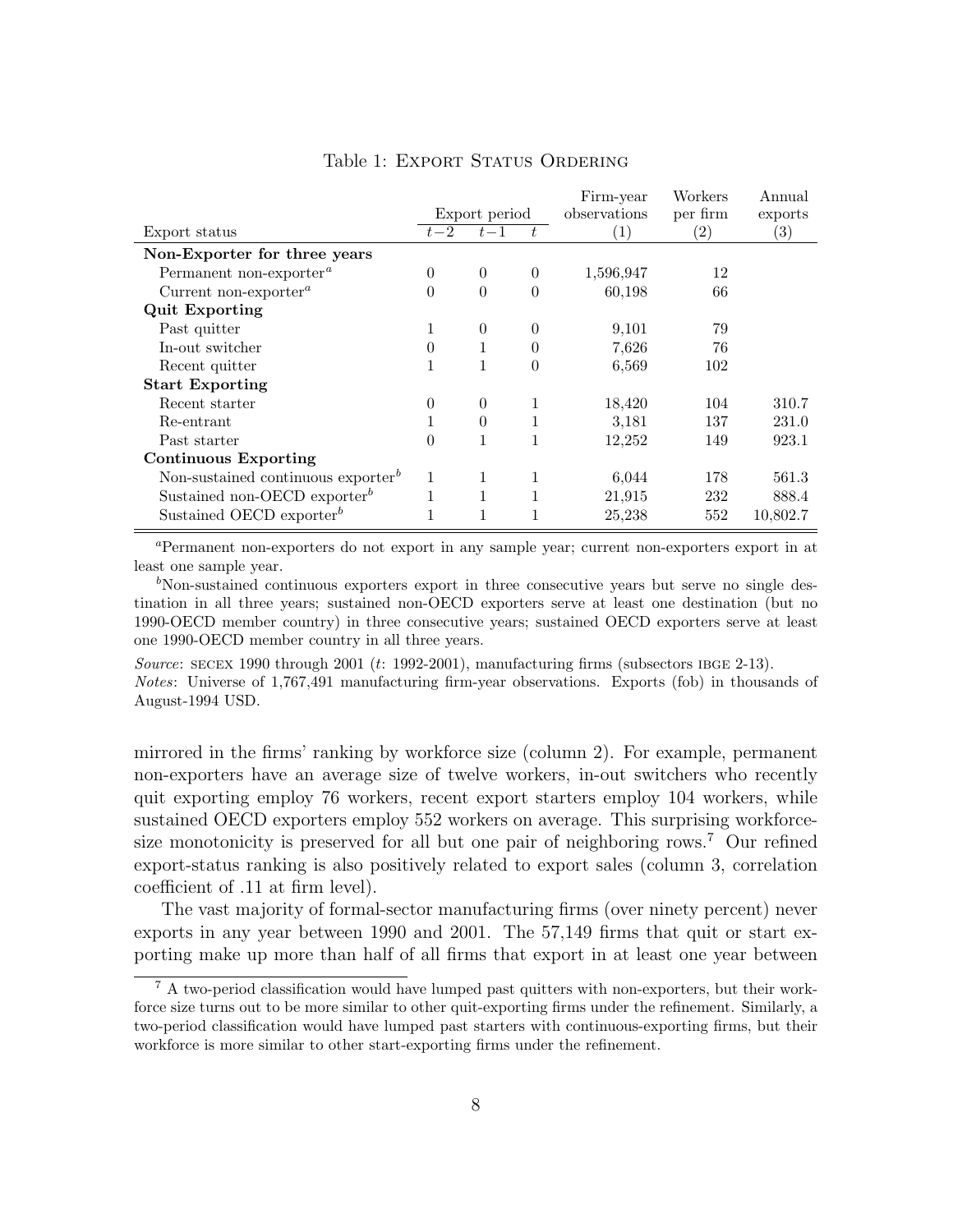1990 and 2001 but account for only eleven percent of all export sales. Even among the continuous exporters, it is the select group of sustained OECD exporters that dominates. The 25,238 sustained OECD exporters are fewer than one-third of all current exporters, but they ship close to four-fifth of Brazilian exports. This paper aims to investigate the workforce characteristics which are associated with this heterogeneity among exporters.

### 3 Workforce Characteristics among Exporters

As documented in the preceding Section, there are considerable differences in size and export-market performance between exporters. We now turn to associated workforce characteristics. Table 2 reports summary statistics for the universe of manufacturing firms, but restricts the sample to 1992-2000 to account for one lead in addition to two lags in export status. Exporters are about five times more likely to be an affiliate of a foreign multinational enterprise (MNE) than the average firm, and firms with continuous exporting about seven times more likely than the average.

Even among exporters, substantive differences in foreign-market participation and size exist. Compared to firms that start exporting, continuous exporters serve one log point more destinations and have more than one log point larger sales per destination. Continuous exporters have only a one-in-twelve chance to quit exporting, while firms that recently started exporting (within the past two years) quit exporting with a onein-three chance. Exporters (with mean employment of 285 workers) are considerably larger than the average firm (which employs 28 workers). Among exporters of different status, workforce sizes vary substantively from an average of 87 at recent export quitters to an average of 386 workers at continuous exporters.

Surprisingly, however, workforce characteristics do not reflect these performance and size differences. The most prevalent occupation in manufacturing, skilled bluecollar work, is performed by 63 percent of workers at the average manufacturing firm and by around 57 percent of workers at exporters, almost independent of the exporters' export status. The most prevalent schooling level in manufacturing is primary education. Similar to occupations, there are considerably more primary schooled workers at the average manufacturing firm with a share of 76 percent than at exporters with a share of 67 percent, but there is only minor variation across exporters.

While workforce characteristics are surprisingly stable across exporters, despite marked performance and size differences, there is a considerable difference in hiring among exporters. Continuous exporters shrink most rapidly in employment during the 1990s (downsizing even more rapidly than recent export quitters). Menezes-Filho and Muendler (2007) document that this employment downsizing is associated with labor productivity improvements, especially among exporters and in comparative advantage industries. Despite net employment reductions at continuous exporters, the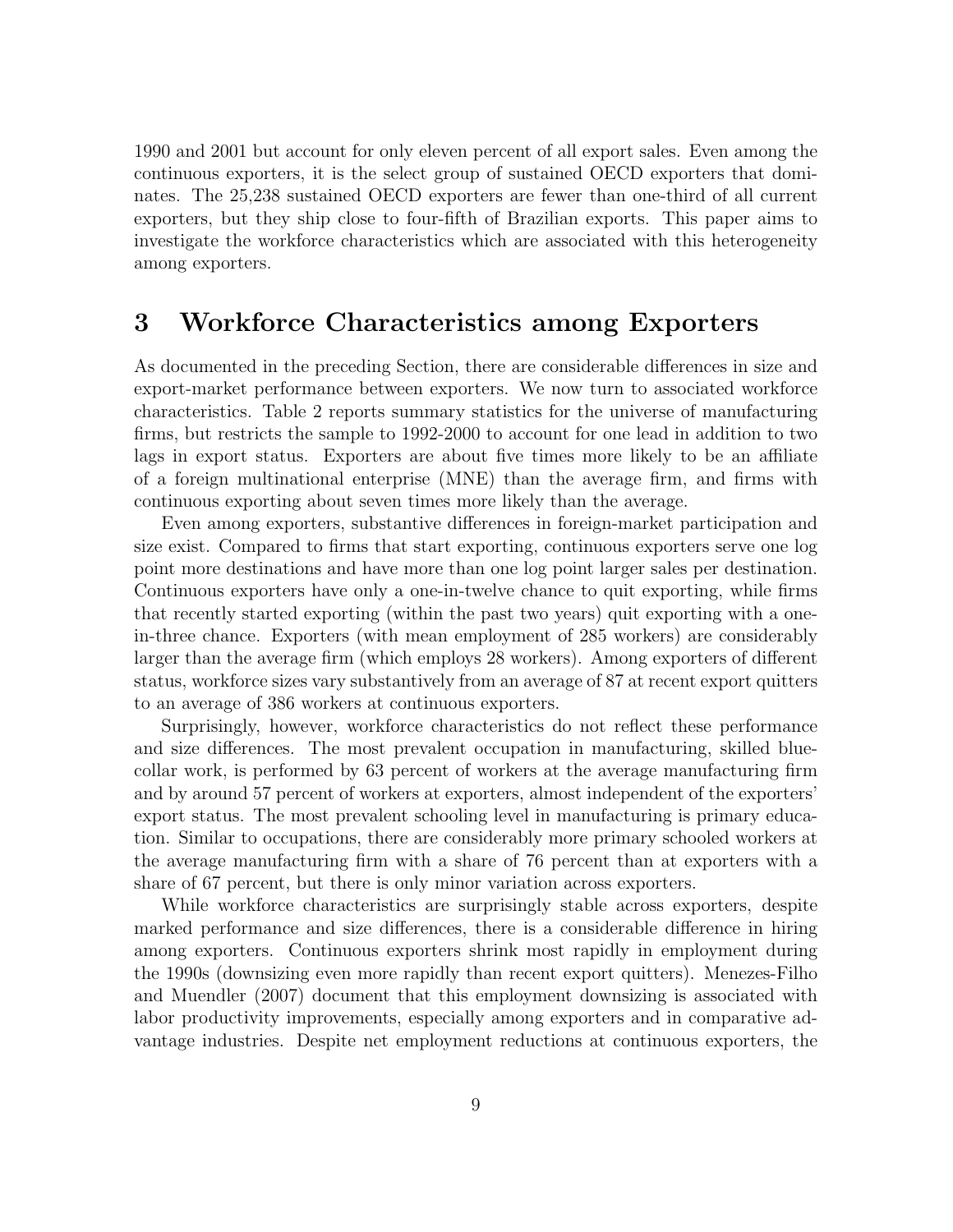|                                               | A <sub>11</sub>        | $Ex-$             |                                | Export Status $(t)$ |        |
|-----------------------------------------------|------------------------|-------------------|--------------------------------|---------------------|--------|
|                                               | $\operatorname{firms}$ | porters           | $\overline{\text{Continuous}}$ | Start               | Quit   |
| Variable                                      | $\left  \right $       | $\left( 2\right)$ | $\overline{(3)}$               | $\left(4\right)$    | (5)    |
| Foreign-market participation                  |                        |                   |                                |                     |        |
| Indic.: Exporter $(t)$                        | .049                   | 1.000             | 1.000                          | 1.000               |        |
| Indic.: Affiliate of foreign MNE $(t)$        | .0001                  | .0005             | .0007                          | .0002               | .0002  |
| $\text{Log} \# \text{Definitions } (t)$       | .986                   | .986              | 1.375                          | .376                |        |
| Log Exports/Destination $(t)$                 | 3.832                  | 3.832             | 4.423                          | 2.906               |        |
| Anticip. Continuous Exporting $(t+1)$         | $.038\,$               | .674              | .918                           | .280                |        |
| Anticip. Start Exporting $(t+1)$              | .021                   | .148              |                                | .389                | .219   |
| Anticip. Quit Exporting $(t+1)$               | .016                   | .177              | .082                           | .331                | .454   |
| Anticip. Non-exporter for three years $(t+1)$ | .924                   |                   |                                |                     | .327   |
| <b>Size</b>                                   |                        |                   |                                |                     |        |
| Employment $(t)$                              | 28.2                   | 285.4             | 386.1                          | 127.9               | 87.2   |
| Net Employment Change $(t-1$ to t)            | $-.2$                  | $-5.5$            | $-13.0$                        | $7.2\,$             | $-6.1$ |
| Workforce characteristics                     |                        |                   |                                |                     |        |
| Share: Unskilled blue-collar occupation $(t)$ | .130                   | .127              | .120                           | .137                | .132   |
| Share: Skilled blue-collar occupation $(t)$   | .631                   | .576              | .573                           | .580                | .560   |
| Share: White-collar occupation $(t)$          | .239                   | .297              | .306                           | .283                | .309   |
| Share: Primary school education $(t)$         | .756                   | .673              | .662                           | .690                | .690   |
| Share: High school education $(t)$            | .207                   | .232              | .234                           | .229                | .228   |
| Share: Tertiary education $(t)$               | .037                   | .095              | .104                           | .081                | .081   |
| Workforce background                          |                        |                   |                                |                     |        |
| Indic.: Hires from Exporters (in $t$ )        | .265                   | .861              | .899                           | .801                | .728   |
| Gross Hires from Exporters (in $t$ )          | 2.2                    | 25.5              | 32.8                           | 14.1                | 9.0    |

### Table 2: SUMMARY STATISTICS

Sources: SECEX and RAIS 1990-2001 ( $t$ : 1992-2000), manufacturing firms (subsectors IBGE 2-13). Notes: 1,557,474 regression sample observations (employment change based on 1,277,201 observations of firms with consecutive-year presence). Export status as defined in Table 1. Current exporters (column 2) include firms with continuous exporting (column 3) or that start exporting (column 4) but not firms that recently quit exporting (column 5). Workforces on December 31st. Exports (fob) and annualized December wages in thousands of August-1994 USD.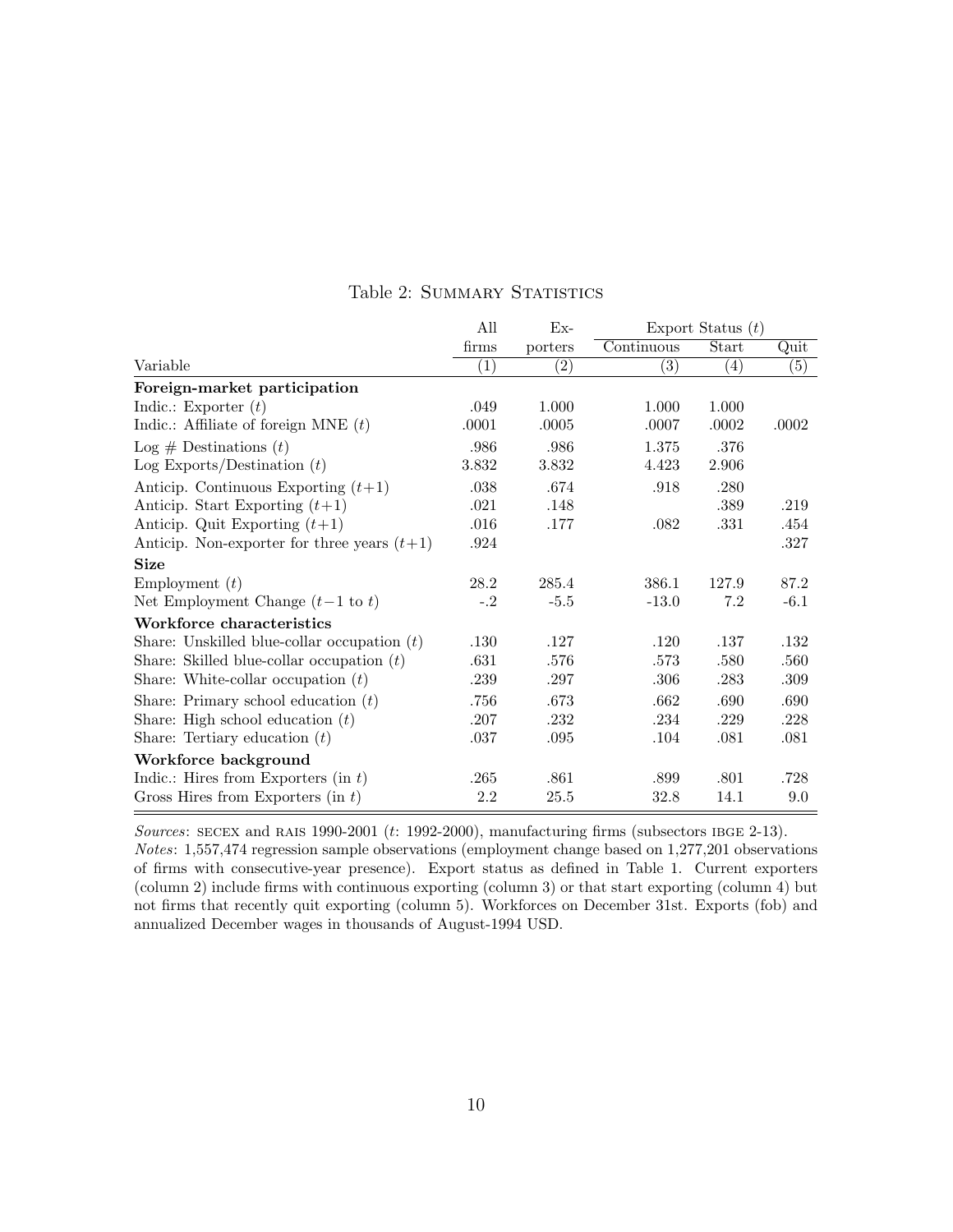reallocation of former exporter workers is directed towards them. Workers with prior employment at other exporters most frequently move to other continuous exporters: continuous exporters hire the largest gross number of former exporter workers—hiring more than double as many former exporter workers as export starters and more than three times as many as recent export quitters. The hiring pattern across exporters is consistent with the hypothesis that workers with a former exporter background may bring valuable but otherwise unobserved skills with them.

Although only about five percent of manufacturing firms are exporters, roughly half of the manufacturing labor force is employed at exporters (as implied by the bottom row of Table A.1). So, at a common separation rate of roughly one-third in manufacturing during the 1990s, a substantial number of workers that shift between employers has a potential background in exporting.<sup>8</sup> At exporters, there is around one former-exporter hire per ten employed workers, with a slightly higher rate at export starters and export quitters and a somewhat lower rate at the average manufacturing firm. For continuous exporters shrink their workforces, the share of former exporter workers in continuous-exporter workforces rises faster than at other firms.

We now turn to describing these differences more systematically with regressions that document exporter premia across exporters. Much research has shown that nonexporters significantly differ from exporters along several dimensions, including workforce characteristics.<sup>9</sup> Less attention has been paid to differences among exporters. In our exporter-premia regressions, we condition on sector and year effects, as well as on the firm's log employment to control for the part of the exporter premium that is explained by size differences.

Table 3 shows that workers at continuous exporters earn a wage premium of .44 log points over workers at non-exporters, and even workers at recent export-market quitters earn .32 log points more than workers at firms with no exports for three years. Only a small part of this wage premium is due to different workforce compositions, as the log wage residual from a regression on educational and occupational workforce variables shows. The residual log wage still exhibits a premium between .25 and .35 log points over non-exporters. This is consistent with the hypothesis that unobserved worker characteristics are associated with a firm's export status. Just as the means in

<sup>8</sup>Computations of turnover statistics on the linked-employer data shows that both worker separation and accession rates are around 30 percent in the formal manufacturing sector during the sample period, with accession rates slightly below separation rates.

<sup>9</sup>Bernard and Jensen (1995) first regressed firm characteristics on an export indicator (and control variables) to measure exporter premia, and found marked differences. Additional evidence has confirmed their findings since. Bernard et al. (2007) report that U.S exporters in 2000 exhibit 19 percent larger employment than non-exporters, pay 17 percent higher wages and employ a 19 percent larger share of nonproduction workers. Isgut (2001) reports similar exporter premia for Colombia. Van Biesebroeck (2005) finds even more pronounced differences for sub-Saharan exporters, which employ three times as many workers as non-exporters and pay 34 percent higher wages in the early 1990s.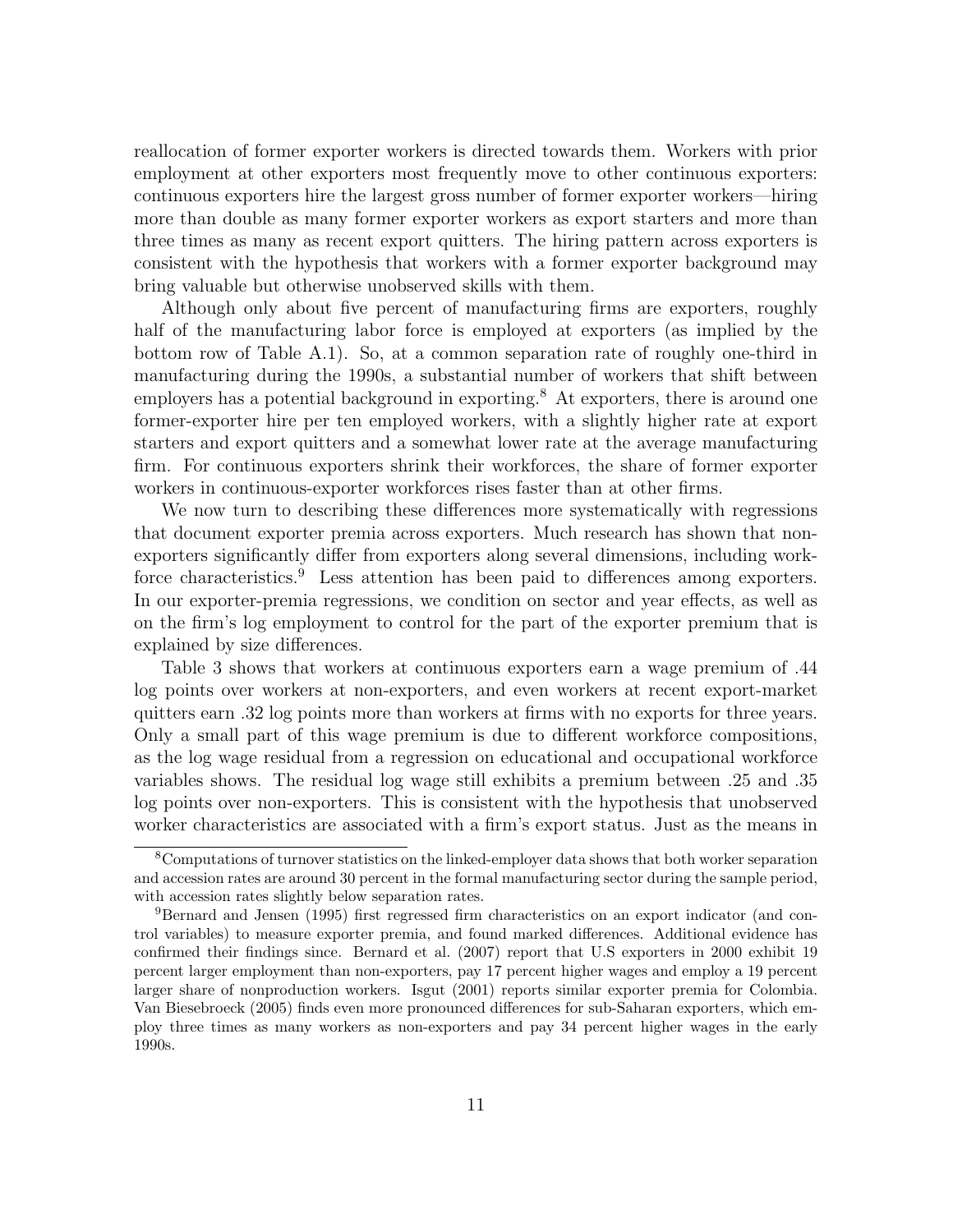| Export Status                         |                   |                   |                   | $t$ -tests |                    |  |
|---------------------------------------|-------------------|-------------------|-------------------|------------|--------------------|--|
|                                       | Continuous        | Start             | Quit              |            | of null-hypothesis |  |
| Firm characteristic                   | $\left( 1\right)$ | $\left( 2\right)$ | $\left( 3\right)$ | $(1)==(2)$ | $(2)==(3)$         |  |
| Earnings                              |                   |                   |                   |            |                    |  |
| Log Annual Wage                       | .440<br>(.003)    | .307<br>(.003)    | .316<br>(.004)    | $\neq$     |                    |  |
| Residual Log Annual Wage              | .351<br>(.003)    | .248<br>(.003)    | .256<br>(.003)    | $\neq$     |                    |  |
| Workforce composition                 |                   |                   |                   |            |                    |  |
| Share: Unsk. blue-collar occupation   | $-.021$<br>(.001) | $-.003$<br>(.001) | $-.001$<br>(.002) | $\neq$     |                    |  |
| Share: Skilled blue-collar occupation | $-.081$<br>(.001) | $-.070$<br>(.002) | $-.085$<br>(.002) | $\neq$     | $\neq$             |  |
| Share: White-collar occupation        | .102<br>(.001)    | .073<br>(.001)    | .086<br>(.002)    | $\neq$     | $\neq$             |  |
| Share: Primary school education       | $-.111$<br>(.001) | $-.076$<br>(.001) | $-.061$<br>(.002) | $\neq$     | $\neq$             |  |
| Share: High school education          | .047<br>(.0009)   | .034<br>(.001)    | .021<br>(.001)    | $\neq$     | $\neq$             |  |
| Share: Tertiary education             | .064<br>(.0006)   | .042<br>(.0008)   | .040<br>(.001)    | $\neq$     |                    |  |
| Workforce background                  |                   |                   |                   |            |                    |  |
| Log Gross Hires from Exporters        | 1.215<br>(.006)   | .764<br>(.006)    | .545<br>(.007)    | $\neq$     | $\neq$             |  |

### Table 3: Exporter Premia conditional on Log Firm Size

Sources: SECEX and RAIS 1992-2001, manufacturing firms (subsectors IBGE 2-13).

Notes: Premia are coefficients from linear regressions of the firm characteristic on export status dummies, controlling for the firms' log employment, sector and year effects in the universe of 1,767,491 manufacturing firm-year observations. Export status as defined in Table 1. The omitted baseline category is non-exporters for three years. Workforces on December 31st. Annualized December wages in thousands of August-1994 USD, residual log wage from a linear regression on educational and occupational workforce composition variables. Log number of gross hires from exporters set to missing if zero. Robust standard errors in parentheses. In columns 4 and 5, rejections of the null hypothesis of equality are reported for  $t$  tests at one percent significance.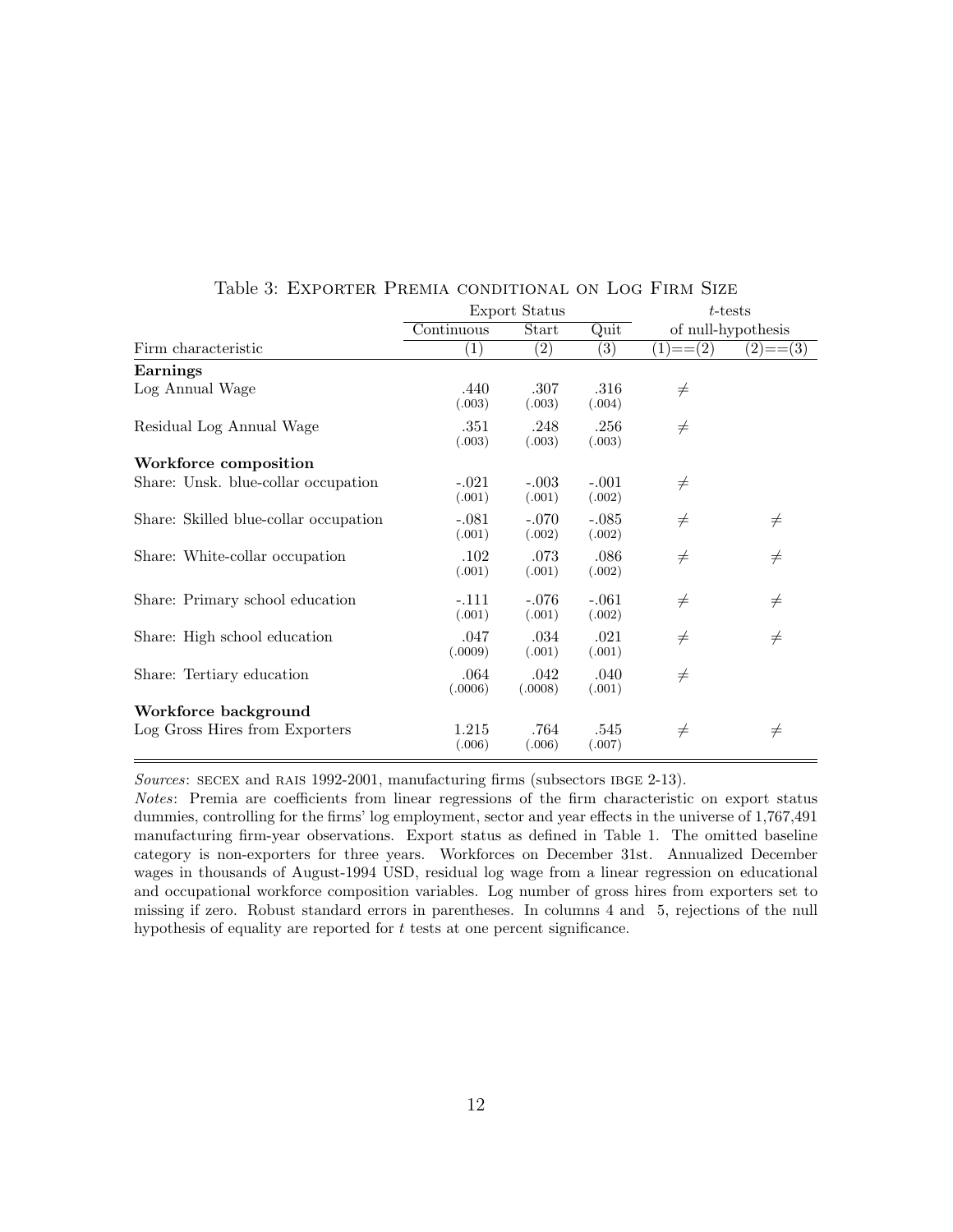

Sources: SECEX and RAIS 1992-2001, manufacturing firms (subsectors IBGE 2-13). Note: Export status as defined in Table 1. Workforces on December 31st. Epanechnikov kernels with bandwidths .4 (employment) and .2 (white-collar occupations).

Figure 1: Density Estimates of Sizes and White-collar Shares

Table 2 above suggested, the estimated workforce composition differences in Table 3 are economically small and not always statistically significant (at the one-percent significance level in the universe of firms). Skilled blue-collar occupations, for instance, are the dominant jobs in manufacturing (Table 2) and are roughly constant at a 7 to 8 percent premium for exporters of any status over non-exporters. For primary educated workers, the most frequent schooling level in manufacturing workforces, there are differences not only between non-exporters and exporters but also across exporters of different status (while the raw mean differences in Table 2 showed no marked variation across exporters of different status). The percentage point differences in educational attainment are economically small, however, when compared to the substantive differences in log points for gross hires from other exporters. Continuous exporters hire .5 log points more workers from other exporters (despite their net shrinking workforces) than export starters (which net expand their workforces).<sup>10</sup>

This evidence leads us to hypothesize that former exporter workers possess unobserved skills that are associated with exporter performance and could be more relevant performance predictors than conventional observable workforce differences. Before we investigate this hypothesis in detail in the following Section, we look beyond mean comparisons and plot nonparametric estimates of densities for firm characteristics. In the left graph of Figure 1, the kernel estimates for log employment reiterate the marked size rankings from Table 1 before, with continuous exporters' sizes exhibiting a clearly right-shifted probability mass over firms that start exporting, firms that quit

<sup>&</sup>lt;sup>10</sup>The differences in pay and gross hires of former exporter workers are even more pronounced in premia regressions that do not condition on size, and workforce characteristics premia economically more similar among exporters.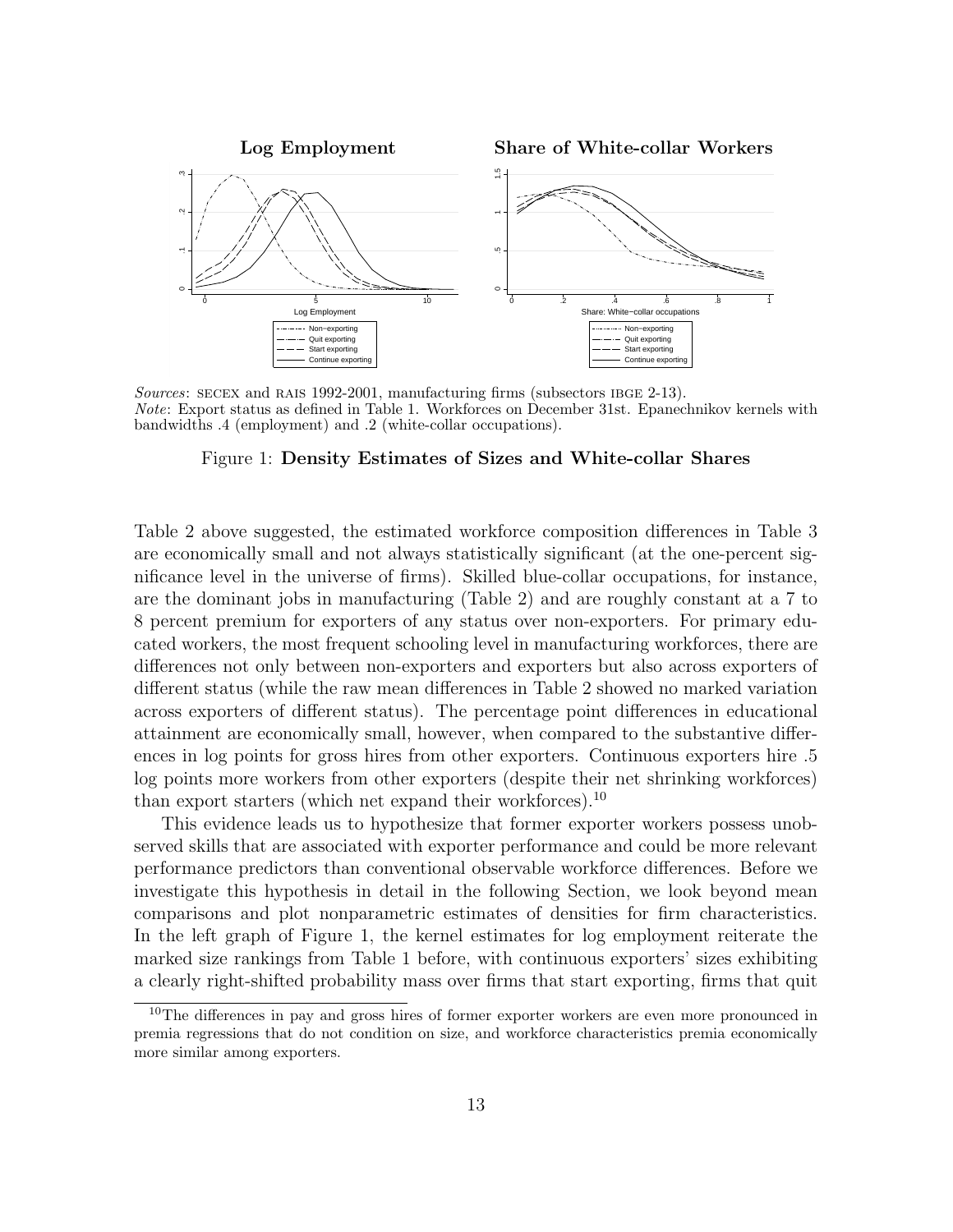exporting, and non-exporters in this order. The ranking becomes less clear-cut for shares of white-collar occupations in the right graph of Figure 1. While there is still a pronounced difference between non-exporters and exporters, the density functions for exporters with different status exhibit multiple crossings and do not suggest as clear a ranking as there appears to be for sizes.

### 4 Preparing to Export

Prior research shows that workforce characteristics differ between non-exporters and exporters. The preceding Sections document in addition that export-market performance and sizes also differ markedly between exporters of different status. But commonly observed workforce characteristics such as educational attainment and occupations are quite similar among exporters despite substantively different export performance and size. We now query whether unobserved workforce characteristics, in particular a worker's background from experience at other exporters, are important predictors of future export-market participation, and to what extent the hiring of former exporter workers occurs in preparation for export-market participation.

Predictions of future export-market participation. Table 4 reports binomial logit predictions for future export-market participation  $(t+1)$ , given today's export participation and firm-level characteristics.<sup>11</sup> All specifications condition on sector and year effects.<sup>12</sup> Consistent with much prior evidence, firms with larger employment are more likely to be exporters than non-exporters one year later, and firms with more highly educated workers or with more skill-intensive occupations are more likely to be exporters than non-exporters. But, conditional on schooling, only the most skillintensive professional occupations are a statistically significant predictor of next-period exporting (at the one-percent significance level). In line with existing evidence on sunk costs of export-market entry (e.g. Roberts and Tybout 1997), current exporting is a highly significant predictor of future exporting with a predicted marginal probability increase of roughly .2.<sup>13</sup> Hysteresis in exporting is better explained by a firm's presence in more export destinations than by its market penetration of given destinations.

 $11$ The binomial exporter-nonexporter dichotomy makes this initial specification closely comparable to Clerides et al. (1998), Alvarez and Lopez (2005) or Crespi et al. (2008).

 $12A$  conditional logit specification for firm-fixed effects performs poorly, reducing the estimation sample by more than 90 percent to only 98,731 observations and predicting an export-market participation rate of 26.2 percent, far above the actual 4.9 percent. In contrast, a linear probability model with firm-fixed effects, similar to our first-stage instrumental-variable regression below (Table 5) performs reasonably well, with negative predicted probabilities for just two percent of the sample. The linear model shows a strong association between hiring former exporter workers and export-market participation. For descriptive evidence, we limit our discussion to the more conservative estimates from binomial logit.

<sup>&</sup>lt;sup>13</sup>Estimates vary from  $.048(1-.048) \cdot 3.326 = .152$  in specification 1 to .218 in specification 4.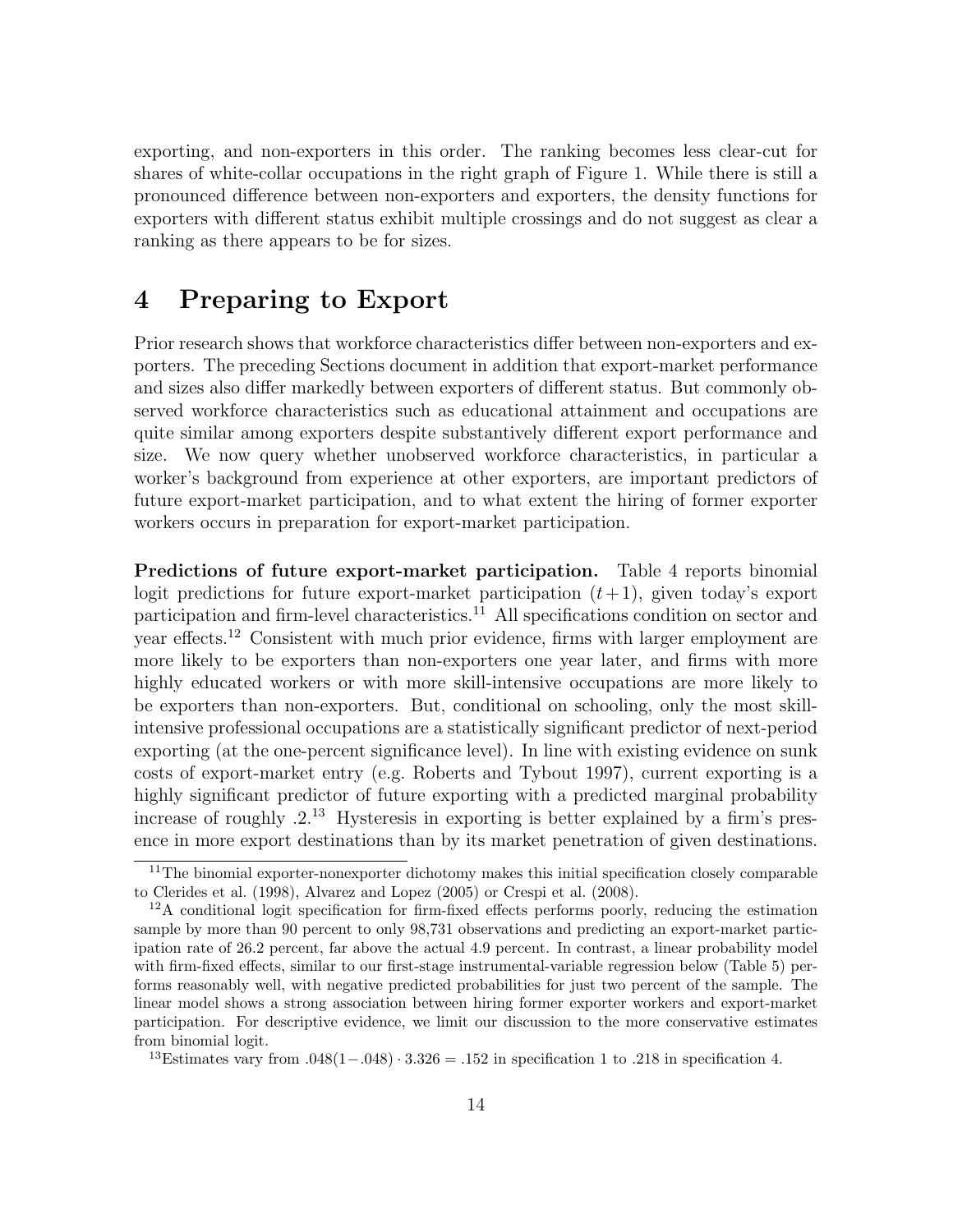|                                                              |            | Exporter $(t+1)$   |                    |                       |
|--------------------------------------------------------------|------------|--------------------|--------------------|-----------------------|
| Predictor $(t)$                                              | (1)        | $\left( 2\right)$  | (3)                | $\left( 4\right)$     |
| Log Employment                                               | .673       | .574               | .550               | .505                  |
|                                                              | $(.005)^*$ | $(.006)^*$         | $(.007)^*$         | $(.008)*$             |
| Share: High school education                                 | .248       | .246               | .245               | .251                  |
|                                                              | $(.027)^*$ | $(.031)^*$         | $(.030)*$          | $(.031)^*$            |
| Share: Tertiary education                                    | .818       | .735               | .732               | .757                  |
|                                                              | $(.047)^*$ | $(.054)^*$         | $(.054)^*$         | $(.054)^*$            |
| Share: Skilled blue-collar occ.                              | $-.223$    | $-.198$            | $-.198$            | $-.158$               |
|                                                              | $(.026)^*$ | $(.028)^*$         | $(.028)^*$         | $(.029)^*$            |
| Share: Other white-collar occ.                               | $-.046$    | $-.054$            | $-.039$            | $-.099$               |
|                                                              | (.050)     | (.057)             | (.056)             | (.058)                |
| Share: Techn. or supervis. occ.                              | $-.028$    | .078               | .080               | $-.109$               |
|                                                              | (.041)     | (.046)             | (.046)             | (.060)                |
| Share: Profess. or manag'l. occ.                             | .597       | .506               | .507               | .274                  |
|                                                              | $(.058)^*$ | $(.069)^*$         | $(.068)^*$         | $(.079)^*$            |
| Indic.: Exporter                                             | 3.326      | 3.148              | 3.147              | 4.495                 |
|                                                              | $(.025)^*$ | $(.027)^*$         | $(.027)^*$         | $(.037)^*$            |
| $Log$ # Destinations                                         | .579       | .698               | .694               | .729                  |
|                                                              | $(.018)^*$ | $(.020)*$          | $(.020)^*$         | $(.018)^*$            |
| Log Exports/Destination                                      | .175       | .193               | .189               | .199                  |
|                                                              | $(.007)^*$ | $(.007)^*$         | $(.007)^*$         | $(.007)^*$            |
| Indic.: Affiliate of foreign MNE                             | $-.352$    | $-.287$            | $-.299$            | $-.317$               |
|                                                              | (.483)     | (.492)             | (.492)             | (.449)                |
| Rel. Employment Chg. $(t-1$ to t per t)                      |            | .009<br>(.005)     | .010<br>(.005)     | .013<br>(.006)        |
| Indic.: Hires from Exporters                                 |            | .709<br>$(.017)^*$ | .674<br>$(.018)*$  | 1.234<br>$(.023)^*$   |
| Log Gross Hires from Exp.                                    |            |                    | .056<br>$(.009)^*$ | .110<br>$(.009)*$     |
| Indic.: High-skill firm                                      |            |                    |                    | .287<br>$(.028)^*$    |
| Indic.: High-skill firm $\times$ Indic.: Hires from Exporter |            |                    |                    | -1.661<br>$(.034)^*$  |
| Indic.: High-skill firm $\times$ Indic.: Exporter            |            |                    |                    | $-.464$<br>$(.030)^*$ |
| Observations                                                 | 1,557,474  | 1,277,201          | 1,277,201          | 1,277,201             |
| Pseudo $R^2$                                                 | .622       | .624               | .629               | .629                  |
| Predicted probability $\hat{P}$                              | .048       | .051               | .051               | .051                  |
|                                                              |            |                    |                    |                       |

Table 4: Logit Prediction of Future Export-Market Participation

Sources: SECEX and RAIS 1990-2001  $(t: 1992-2000)$ , manufacturing firms (subsectors IBGE 2-13). Notes: Logit regressions, controlling for sector and year effects. Binary present and future exporter indicators represent firms that start exporting and that continue exporting. Workforces on December 31st. Exports (fob) in thousands of August-1994 USD. Log number of destinations and log exports per destination set to zero for non-exporters. Log number of gross hires from exporters set to zero if zero hires. High-skill firms are firms with a share of technical/supervisory and professional/managerial occupations in the top quartile of firm-year observations. Robust standard errors in parentheses (asterisk marks significance at the one percent level).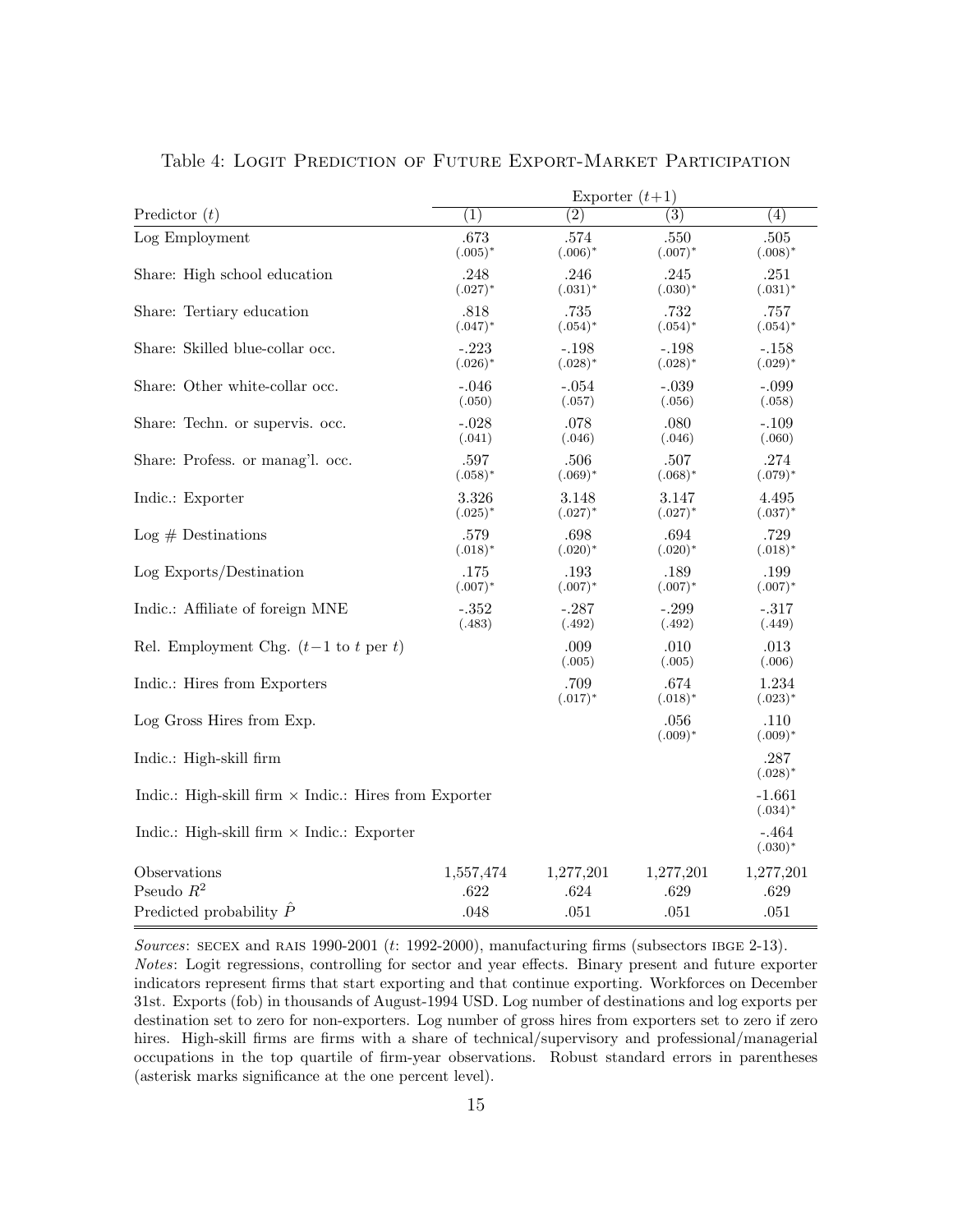Among the exporters, firms with double the current number of export destinations have about a four times larger predicted marginal probability than firms with double the current exports per destination.<sup>14</sup> There is no evidence that being an affiliate of a foreign multinational enterprise (MNE) is a significant predictor of future exporting after controlling for current exporting. These estimates are highly robust across specifications.

Starting with specification 2, we investigate the predictive power of hiring former exporter workers. Whereas relative net employment expansions have no statistically significant effect on next-year exporting (at the one-percent level), the indicator for hiring former exporter workers is highly significant. In economic terms, hiring former exporter workers has similar predictive power for future exporting as has an eightfold increase in the share of tertiary educated workers in the workforce at current exporters.<sup>15</sup> This suggests that hiring key workers with an exporting background from prior employers is strongly associated with future export-market participation. Specification 3 includes the log number of gross hires from exporters, if non-zero. The included variable reduces the coefficient on the indicator for hiring former exporter workers by little and has itself a significantly positive coefficient. This suggests that it is a small number of key workers with an exporting background that matters most for the prediction.

So as to understand at which firms hiring former exporter workers has the strongest predicted effect on future export-market participation, we construct an indicator variable for high-skill firms. We classify a firm as high-skill intensive if its current share of technical/supervisory and professional/managerial occupations falls into the top quartile of firm-year observations. Specification 4 includes the high-skill firm indicator and its interactions with the exporting indicator and the indicator for hiring former exporter workers. Coefficient estimates show that, at high-skill firms, the association between future exporting and hiring former exporter workers is absent. This suggests that hiring key workers with an exporting background matters most for exporting at firms whose operations exhibit relatively less initial skill intensity.

The finding that workers with particularly relevant skills for exporting move to exporters after favorable export-market shocks is consistent with predictions of trade theory. In recent models with endogenous technology adoption such as Yeaple (2005) and Costantini and Melitz (2008), falling variable trade costs induce more firms in differentiated-goods industries to adopt innovative technology and raise their employ-

<sup>&</sup>lt;sup>14</sup>The implied probability increases are  $\ln(2) \cdot .048(1-.048) \cdot .579 = .018$  for export destinations and ln(2) · .048(1−.048) · .175 = .005 for exports per destination.

<sup>&</sup>lt;sup>15</sup>The respective predictions are that hiring former exporter workers is associated with a probability increase for next-year export-market participation by .051(1−.051) · .709 = .034 percentage points in specification 2. By comparison, increasing the share of tertiary educated workers at exporters eightfold from .1 to .8, substituting the primary-educated workers, is associated with a  $.051(1-.051)\cdot$  .7 $\cdot$  .735 = .025 point probability increase.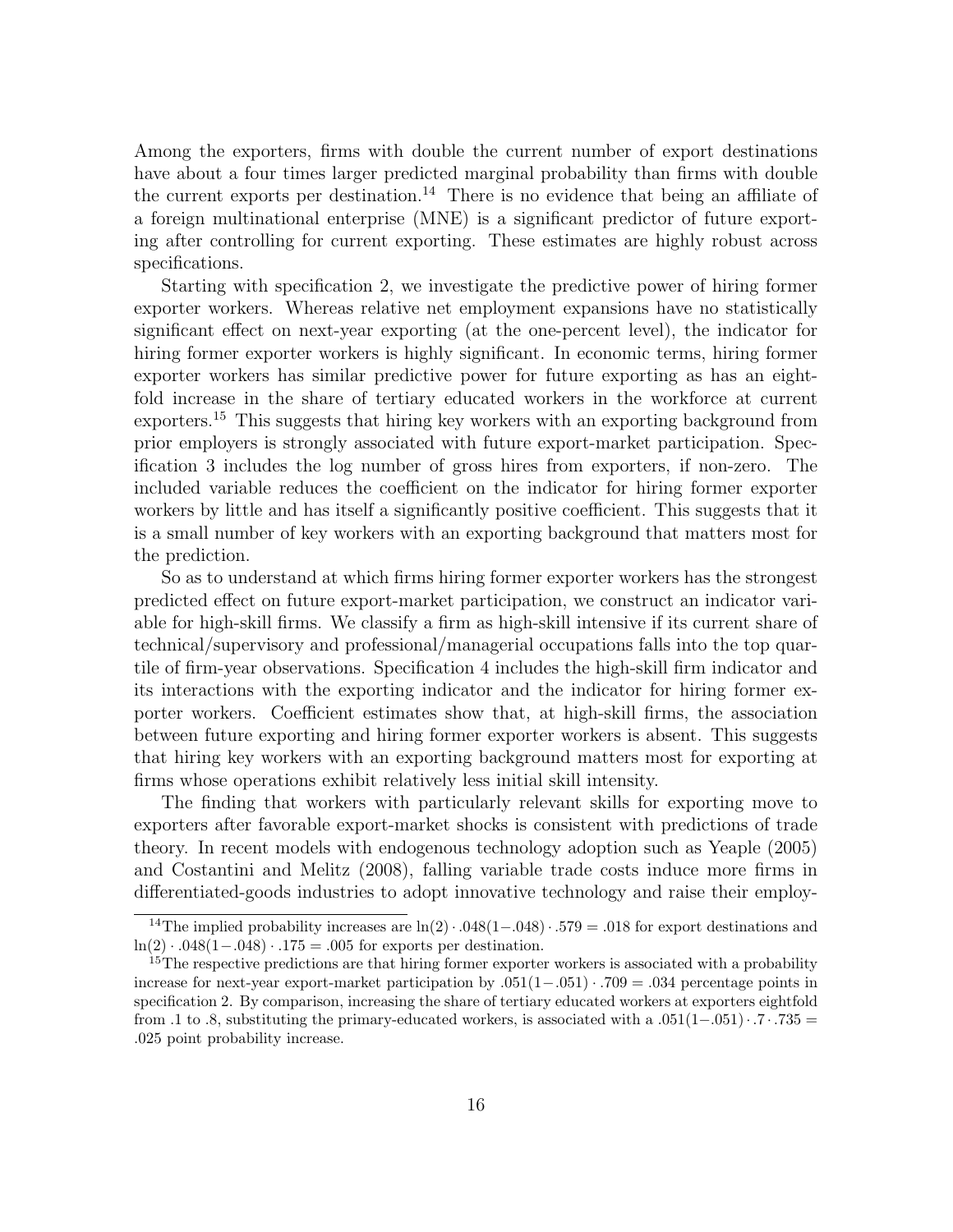ment, hiring away from differentiated-goods producers with lower productivity (in Costantini and Melitz 2008) or hiring away the top-skilled workers from firms with inferior technology (in Yeaple 2005). The timing of hiring and technology-adoption decisions is explicitly modelled by Costantini and Melitz who show in simulations that anticipated future drops in variable trade costs lead firms to adopt innovation before the anticipated favorable trade shock manifests itself.

Export-market shocks. To make the predictions of the Yeaple (2005) and Costantini and Melitz (2008) models operable for empirical analysis, we seek proxy variables for export-market shocks that are not related to domestic economic conditions in Brazil or to favorable firm-level supply shocks. While a large swing in the real exchange rate or dismantling trade barriers offers substantive variation beyond a firm's control, findings from such large-scale experiments, which can have considerable macroeconomic consequences, are arguably less instructive about exporter behavior during tranquil times. We therefore adopt an instrumentation strategy that relates a firm's export-market participation a year into the future with current destination-market shocks.

On the first stage of our instrumental-variable approach, we predict a firm's future export status with import-demand shocks at foreign destinations. The idea for such import-demand IVs is that Brazilian firms inform themselves about foreign market conditions through the media, trade fairs, or specialized trade journals on their product markets, and follow foreign market conditions by observing their own residual demand if they are currently exporting. When they observe a favorable foreign import-demand shock, firms expect a higher chance of exporting next year and prepare their workforces similar to technology upgrading in Yeaple (2005) or Costantini and Melitz (2008). We use non-Brazilian shipments by sector to six world destinations other than Latin America and the Caribbean (Asia-Pacific Developing countries APD, Central and Eastern European countries CEE, North American countries NAM excluding Mexico, Other Developing countries ODV, Other Industrialized countries OIN, and Western European countries WEU) to proxy the information that Brazilian firms may have about these world destinations.

There is little econometric guidance to date for the selection among multiple valid IVs when a few IVs are potentially weak but others strong. If the F statistic for the hypothesis that the instrumental-variable coefficient is non-zero on the first stage surpasses a value of ten, an instrument is commonly considered a strong one (Stock, Wright and Yogo 2002). We have six potential IVs but need at most three IVs to jointly predict whether a firm quits, starts or continues exporting. To select the strongest possible set of IVs, we use the  $F$  statistic like an information criterion. We first regress the binary future exporting indicator on all six IVs and other exogenous variables, conditioning on firm, sector and year effects. From this initial regression we select the three IVs with the highest  $t$  statistics. We then set out to add IVs in the order of their t statistics, from next highest to lowest, and observe the evolution of the F statistic as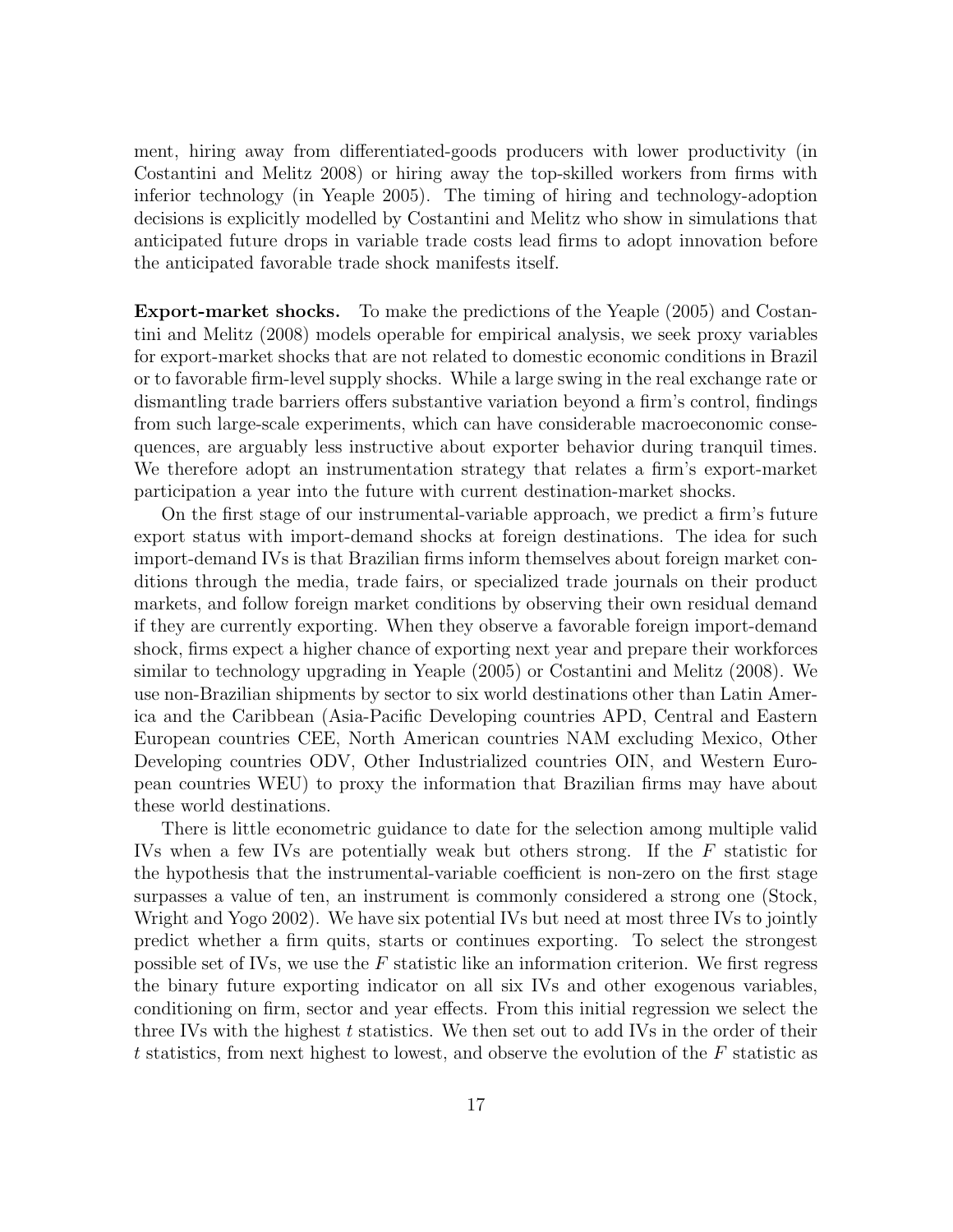|                                                                                               | Exporter              |                       | Export Status $(t+1)$ |                       |  |
|-----------------------------------------------------------------------------------------------|-----------------------|-----------------------|-----------------------|-----------------------|--|
|                                                                                               | $(t+1)$               | Continuous            | Start                 | Quit                  |  |
| Instrument $(t)$                                                                              | 1                     | $\left( 2\right)$     | (3)                   | (4)                   |  |
| Foreign Import Demand at sector level (IV)                                                    |                       |                       |                       |                       |  |
| Non-Brazil Imports in OIN                                                                     | $-.188$<br>$(.040)^*$ | $-.117$<br>$(.028)^*$ | $-.072$<br>(.037)     | .070<br>(.032)        |  |
| Non-Brazil Imports in WEU                                                                     | .045<br>$(.010)^*$    | .012<br>(.007)        | .032<br>$(.009)^*$    | $-.030$<br>$(.008)^*$ |  |
| Non-Brazil Imports in NAM                                                                     | $-.043$<br>$(.013)^*$ | .012<br>(.009)        | $-.055$<br>$(.012)^*$ | $-.002$<br>(.010)     |  |
| Observations                                                                                  | 1,277,201             | 1,277,201             | 1,277,201             | 1,277,201             |  |
| $R^2$ (within)                                                                                | .042                  | .216                  | .081                  | .201                  |  |
| $F$ statistic                                                                                 | 18.01                 | 6.06                  | 14.06                 | 11.24                 |  |
| Foreign Import Demand at sector level $\times$ Export Status at firm level $(IV \times Exp.)$ |                       |                       |                       |                       |  |
| Non-Brazil Imports $WW \times$ Cont. Exp.                                                     | $-.079$<br>$(.002)^*$ | $-.031$<br>$(.002)^*$ | $-.048$<br>$(.002)^*$ | .035<br>$(.002)^*$    |  |
| Non-Brazil Imports $WW \times$ Start Exp.                                                     | $-.063$<br>$(.002)^*$ | $-.008$<br>$(.002)^*$ | $-.055$<br>$(.002)^*$ | .032<br>$(.002)^*$    |  |
| Non-Brazil Imports $WW \times Q$ uit Exp.                                                     | $-.021$<br>$(.002)^*$ | $-.007$<br>$(.002)^*$ | $-.014$<br>$(.002)^*$ | $-.019$<br>$(.002)^*$ |  |
| Observations                                                                                  | 1,277,201             | 1,277,201             | 1,277,201             | 1,277,201             |  |
| $R^2$ (within)                                                                                | .043                  | .217                  | .082                  | .202                  |  |
| $F$ statistic                                                                                 | 494.44                | 123.25                | 314.79                | 286.54                |  |

#### Table 5: Foreign Demand and Future Export-Market Participation

Sources: SECEX and RAIS 1990-2001  $(t: 1992-2000)$ , manufacturing firms (subsectors IBGE 2-13). Notes: Linear regressions, controlling for firm, sector and year effects. Binary future exporter indicator represents firms that start exporting at  $t+1$  or that continue exporting at  $t+1$ ; future and current export status as defined in Table 1. Non-Brazilian imports in Other Industrialized countries (OIN), Western European countries (WEU), North American countries (NAM excluding Mexico), and worldwide (WW excluding Latin America and Caribbean). Additional regressors: current export status, workforce characteristics and MNE indicator as in Table 6. Standard errors in parentheses (not clustered because firms not nested within sectors; asterisk marks significance at the one percent level).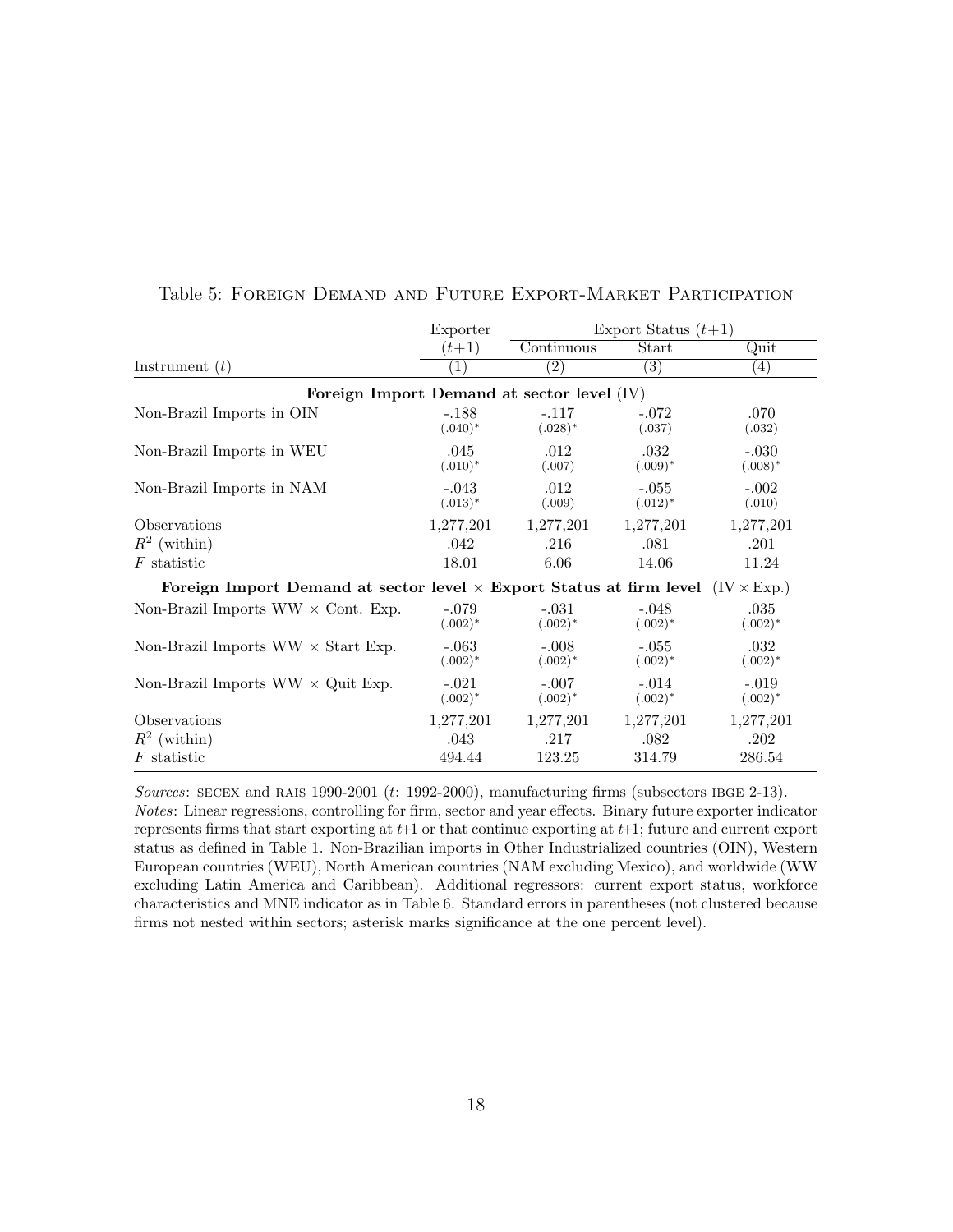we include IVs, with the intent to stop including IVs as soon as the  $F$  statistic starts falling. We find the import-demand IVs of OIN, WEU and NAM to have similarly high t statistics (between 3.9 and 3.4 in absolute value) and then add CEE to the regression, which has the next highest  $t$  statistic (1.7 in absolute value). With this addition, the  $F$  statistic for joint significance of the IVs drops, however, from 18.0 to 14.1. We therefore use no IVs other than import demand in OIN, WEU and NAM.

The upper panel in Table 5 shows the results from linear regressions of future exporting on these pure demand IVs and other regressors (current export status, workforce characteristics and an MNE indicator as in Table 6 below), conditional on firm, sector and year effects.<sup>16</sup> There is no a priori expected sign for coefficients on our foreign import-demand measures. A positive sign is consistent with favorable consumer demand conditions at the foreign destination both for Brazilian and non-Brazilian exporters. A negative sign is consistent with unfavorable residual demand at the foreign destination for Brazilian exporters in the wake of large shipments by non-Brazilian export countries. By this interpretation of coefficients in Table 5 (columns 1 through 3 in upper panel), shipments from non-Brazilian export countries to North America and other industrialized countries tend to substitute Brazilian exports whereas others' shipments to Western Europe tend to complement Brazilian exports. Expectedly, the signs are reversed for Brazilian firms that quit exporting (column 4).

Predictive power of the IVs is a concern. While the  $F$  statistic clearly exceeds ten for the binary future exporter indicator and export starters, the  $F$  statistic falls below the threshold of ten for continuous exporting status and comes close to the threshold for firms that quit exporting. We will therefore interpret second-stage results for continuous exporters and export quitters with caution.

These foreign import-demand IVs arguably capture pure demand effects, which are common to all firms within a sector. However, in the presence of sunk costs of exporting (Dixit 1989) not all firms are expected to respond to foreign demand shocks in the same way. In this regard, it is plausible to interact the worldwide foreign demand shock with a firm's initial export status category and to use the interacted variables as IVs. We exclude imports into any Latin American or Caribbean economy from the measure of worldwide imports and interact worldwide import demand with indicators for the three export status categories other than non-exporters (Table 1). The lower panel in Table 5 shows the results for the first-stage of the according interacted instrumental variable regression. Expectedly, the  $F$  statistics now far exceed the threshold of ten. Note that a firm's initial export status category is also among the controls in this regression so that firm-level supply shocks that are well summarized by the export status do not confound second-stage estimation. If firm-level supply shocks exhibit some persistence, however, so that current export status does not completely summarize future firm-level supply conditions, then second-stage results from interacted IVs cannot be interpreted

<sup>16</sup>Firms are not nested within sectors in our data so standard errors cannot be clustered.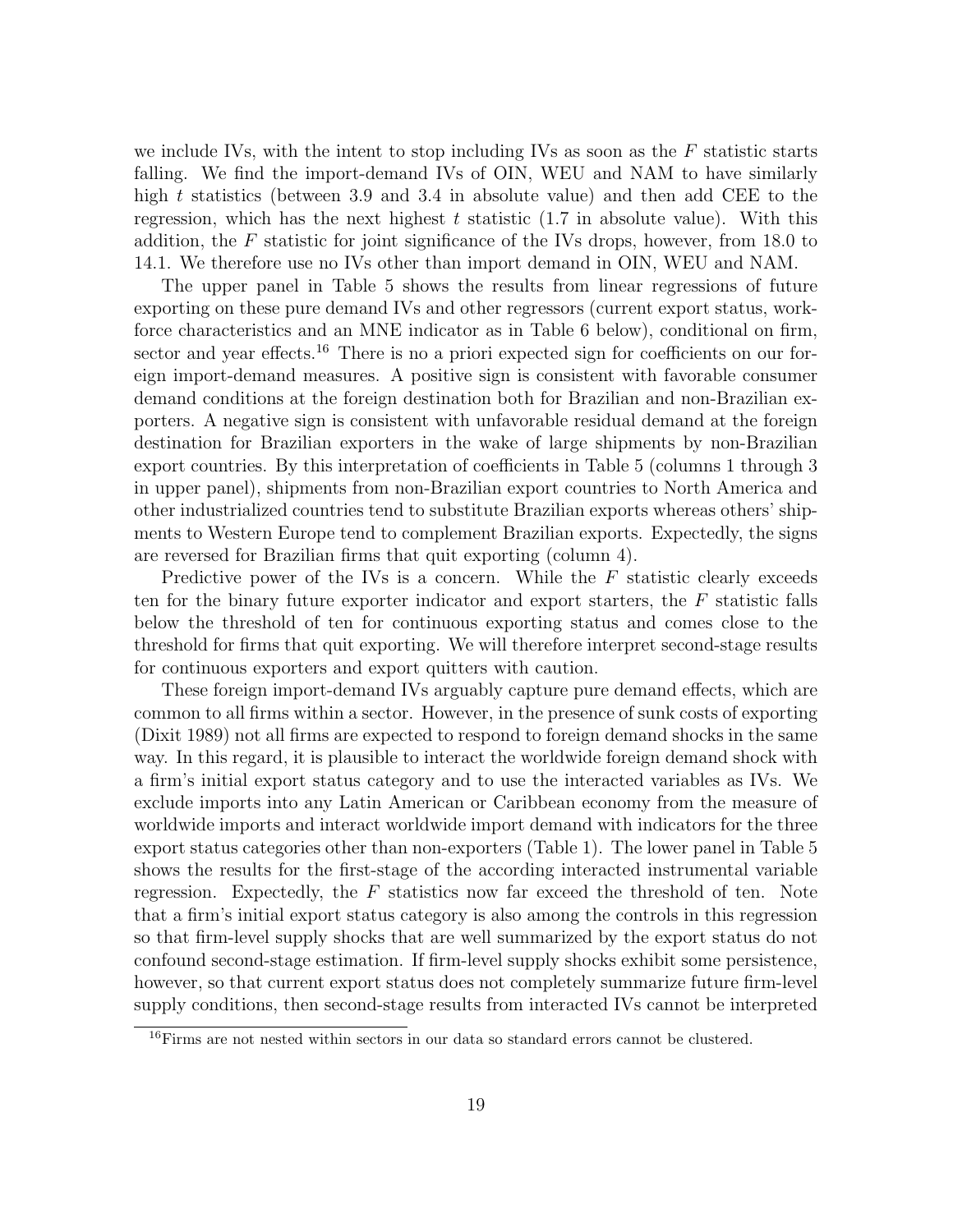as purely related to foreign demand.

Hiring former exporter workers. We now consider the hiring of former exporter workers at time  $t$  as a firm-level preparation for future export-market participation. For this purpose, we use anticipated export-market participation at  $t+1$  as instrumented by the above-mentioned observed foreign import-demand shocks at t. The idea is that firms observe favorable export-market conditions at  $t$  and choose their workforces at t to prepare for export-market participation at  $t+1$ . For empirical implementation, we use a single outcome variable that captures the hiring of former exporter workers, including zero hires, but that accounts for the potential non-linearity in the importance of additional hires (see the evidence from predictions of future export-market participation in Table 4). We define the outcome of hiring former exporter workers as the log of one plus the hires from exporters (one plus the head count of workers hired at  $t$ whose immediately preceding employment was at an exporter). This measure of gross hiring is well defined for zero hires and increases continuously at a decreasing rate in the number of gross hires. $17$ 

Results in Table 6 show that anticipated future exporting is positively associated with advance hiring of former exporter workers. Coefficient estimates are strictly larger when future exporting is instrumented (column 3 through 5) than in ordinary regression (columns 1 and 2). Using pure foreign-demand IVs (column 4), which only capture sector and time variation in imports abroad, predicts that firms prepare for an anticipated fifty percentage-point increase in the probability of export-market participation next year with 23 gross hires of former exporter workers in advance.<sup>18</sup> This is a plausible number. The average exporter contracts 26 former exporter workers per year during the sample period, while recent export quitters just hire nine former exporter workers on average and the mean manufacturing firm just hires two (Table 2). Using foreign-demand IVs interacted with the firm's present export status (column 5), leads to a smaller magnitude: by this measure, an anticipated fifty percentage-point increase in the exporting probability next year results in advance gross hiring of eight former exporter workers. Ordinary least-squares regression predicts even fewer advance hires of former exporter workers (column 2), with an anticipated probability increase in next-year exporting by fifty percentage points leading to advance hiring of only half a former exporter worker.

<sup>&</sup>lt;sup>17</sup> We experimented with four alternative outcome measures: the log of one plus gross hires from exporters two years into the future, the log of gross hires from exporters set to zero for zero hires (with a resulting zero outcome for both no hires and one hire), the plain head count of hired former exporter workers, and the binary indicator of hiring at least one former exporter worker. Results are consistent with the findings reported here. Anticipated exporting two years into the future is associated with about half the hiring response compared to anticipated exporting one year into the future.

<sup>&</sup>lt;sup>18</sup>By the coefficient estimate in column 4, implied gross hiring of former exporter workers is  $.5 \cdot$  $\exp\{3.833\}$  = 23 workers for a fifty percentage-point increase in the exporting probability, is .5 ·  $\exp\{2.814\} = 8$  by column 5 and  $.5 \cdot \exp\{.106\} = .5$  by column 2.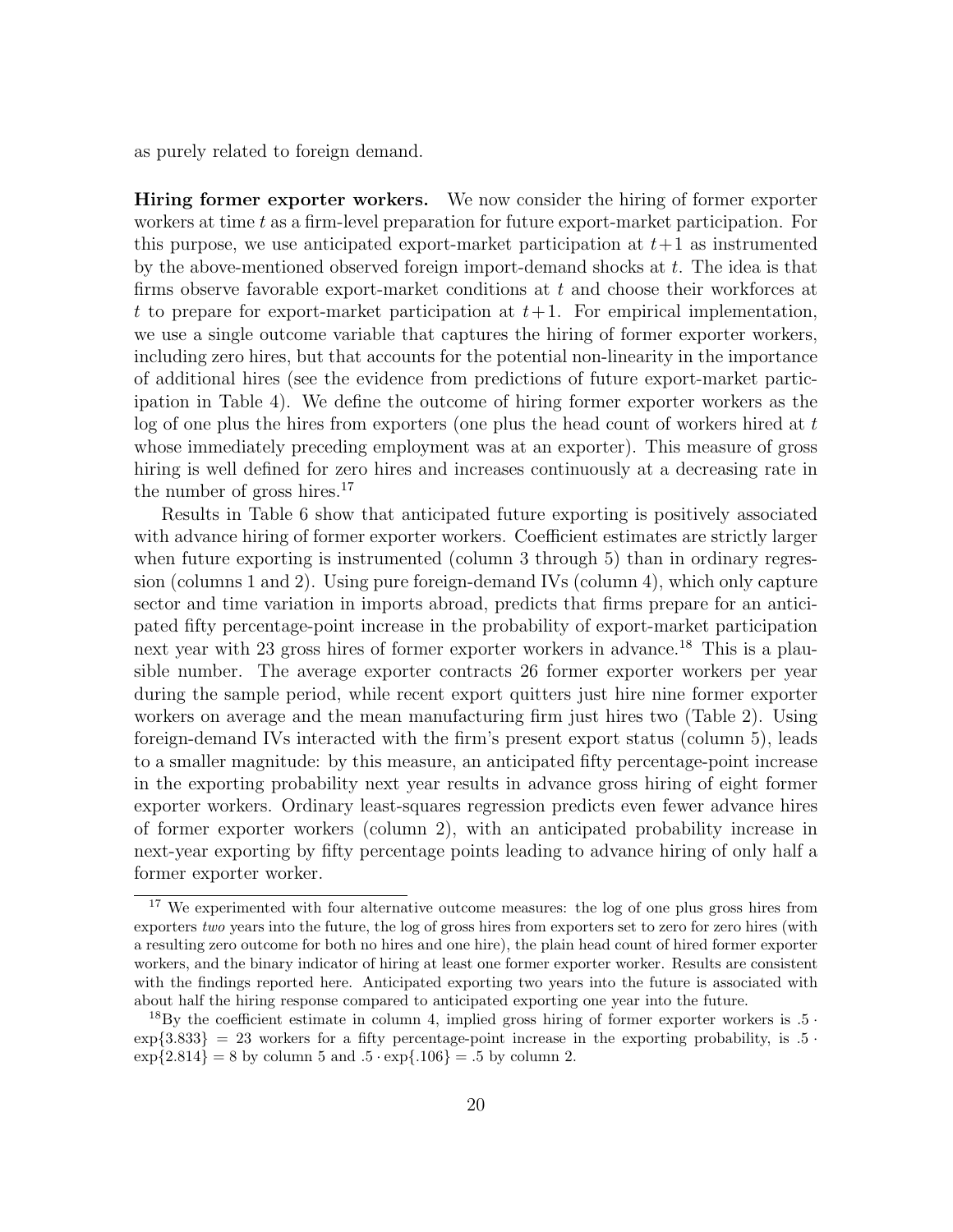|                                             |                         |             | $Log[1 + Hires from Exporters]$ | (t)         |                  |
|---------------------------------------------|-------------------------|-------------|---------------------------------|-------------|------------------|
|                                             | no IV                   |             | IV                              |             | $IV \times Exp.$ |
|                                             | $\overline{\text{OLS}}$ | Firm FE     | $\overline{\text{OLS}}$         | Firm FE     | Firm FE          |
| Predictor $(t$ unless noted otherwise)      | (1)                     | (2)         | (3)                             | (4)         | (5)              |
| Anticip. Exp. $(t+1)$ ,                     | .326                    | .106        | 9.647                           | 3.833       | 2.814            |
| instr. in $(3)-(5)$                         | $(.003)^*$              | $(.003)^*$  | $(1.646)^*$                     | $(.645)^*$  | $(.104)^*$       |
| Indic.: Continue Exporting                  | .837                    | .317        | $-6.613$                        | $-.186$     | $-.048$          |
|                                             | $(.004)^*$              | $(.005)^*$  | $(1.316)^*$                     | (.087)      | $(.016)*$        |
| Indic.: Start Exporting                     | .639                    | .272        | $-4.572$                        | $-.383$     | $-.204$          |
|                                             | $(.004)^*$              | $(.004)^*$  | $(.920)^*$                      | $(.114)^*$  | $(.019)^*$       |
| Indic.: Quit Exporting                      | .523                    | .212        | $-.932$                         | .472        | .401             |
|                                             | $(.004)^*$              | $(.004)^*$  | $(.257)^*$                      | $(.045)^*$  | $(.009)^*$       |
| Rel. Empl. Chg. $(t-1$ to t per t)          | $-.008$                 | $-.003$     | $-.018$                         | $-.005$     | $-.004$          |
|                                             | $(.0002)*$              | $(.0002)^*$ | $(.002)^*$                      | $(.0005)^*$ | $(.0003)^*$      |
| Log Employment                              | .297                    | .266        | .168                            | .194        | .214             |
|                                             | $(.0004)*$              | $(.0008)*$  | $(.023)^*$                      | $(.013)^*$  | $(.002)^*$       |
| Share: High school education                | .009                    | .007        | $-.028$                         | $-.001$     | .001             |
|                                             | $(.002)^*$              | $(.002)^*$  | $(.008)^*$                      | (.004)      | (.003)           |
| Share: Tertiary education                   | .046                    | $-.023$     | $-.111$                         | $-.029$     | $-.028$          |
|                                             | $(.004)^*$              | $(.004)^*$  | $(.029)^*$                      | $(.007)^*$  | $(.006)^*$       |
| Share: Skilled blue-collar occ.             | $-.017$                 | $-.004$     | $-.024$                         | $-.014$     | $-.011$          |
|                                             | $(.002)^*$              | (.003)      | $(.005)^*$                      | $(.005)^*$  | $(.004)^*$       |
| Share: Other white-collar occ.              | $-.056$                 | $-.061$     | $-.035$                         | $-.052$     | $-.055$          |
|                                             | $(.003)^*$              | $(.005)^*$  | $(.009)^*$                      | $(.008)^*$  | $(.007)^*$       |
| Share: Techn. or supervis. occ.             | .098                    | .040        | .096                            | .042        | .041             |
|                                             | $(.004)*$               | $(.005)^*$  | $(.010)*$                       | $(.008)^*$  | $(.006)^*$       |
| Share: Profess. or manag'l. occ.            | .170                    | .029        | .140                            | .055        | .048             |
|                                             | $(.005)^*$              | $(.007)^*$  | $(.015)^*$                      | $(.012)^*$  | $(.009)^*$       |
| Indic.: Affiliate of foreign MNE            | .059                    | .032        | .195                            | .098        | .080             |
|                                             | (.042)                  | (.044)      | (.114)                          | (.071)      | (.059)           |
| Indic.: High-skill firm                     | $-.106$                 | $-.052$     | $-.125$                         | $-.067$     | $-.063$          |
|                                             | $(.002)^*$              | $(.002)^*$  | $(.006)^*$                      | $(.004)^*$  | $(.003)*$        |
| Indic.: High-sk. firm $\times$ Indic.: Exp. | $-.265$                 | $-.087$     | $-.121$                         | .080        | .034             |
|                                             | $(.004)^*$              | $(.005)^*$  | $(.028)^*$                      | $(.030)^*$  | $(.008)^*$       |
| Observations                                | 1,277,201               | 1,277,201   | 1,277,201                       | 1,277,201   | 1,277,201        |
| $R^2$ (overall)                             | .530                    | .499        |                                 | .346        | .392             |

Table 6: Hires from Exporters

Sources: SECEX and RAIS 1990-2001  $(t: 1992-2000)$ , manufacturing firms (subsectors IBGE 2-13). Notes: Linear regressions, controlling for sector and year effects. Specifications 2, 4 and 5 control for firm effects in addition. Specifications 3, 4 and 5 use instrumented binary future exporter indicator (column 1 of Table 5 for specifications 4 and 5). Binary future exporter indicator represents firms that start exporting at  $t+1$  or that continue exporting at  $t+1$ ; current export status as defined in Table 1. Workforces on December 31st. High-skill firms are firms with a share of technical/supervisory and professional/managerial occupations in the top quartile of firm-year observations. Standard errors in parentheses (asterisk marks significance at the one percent level).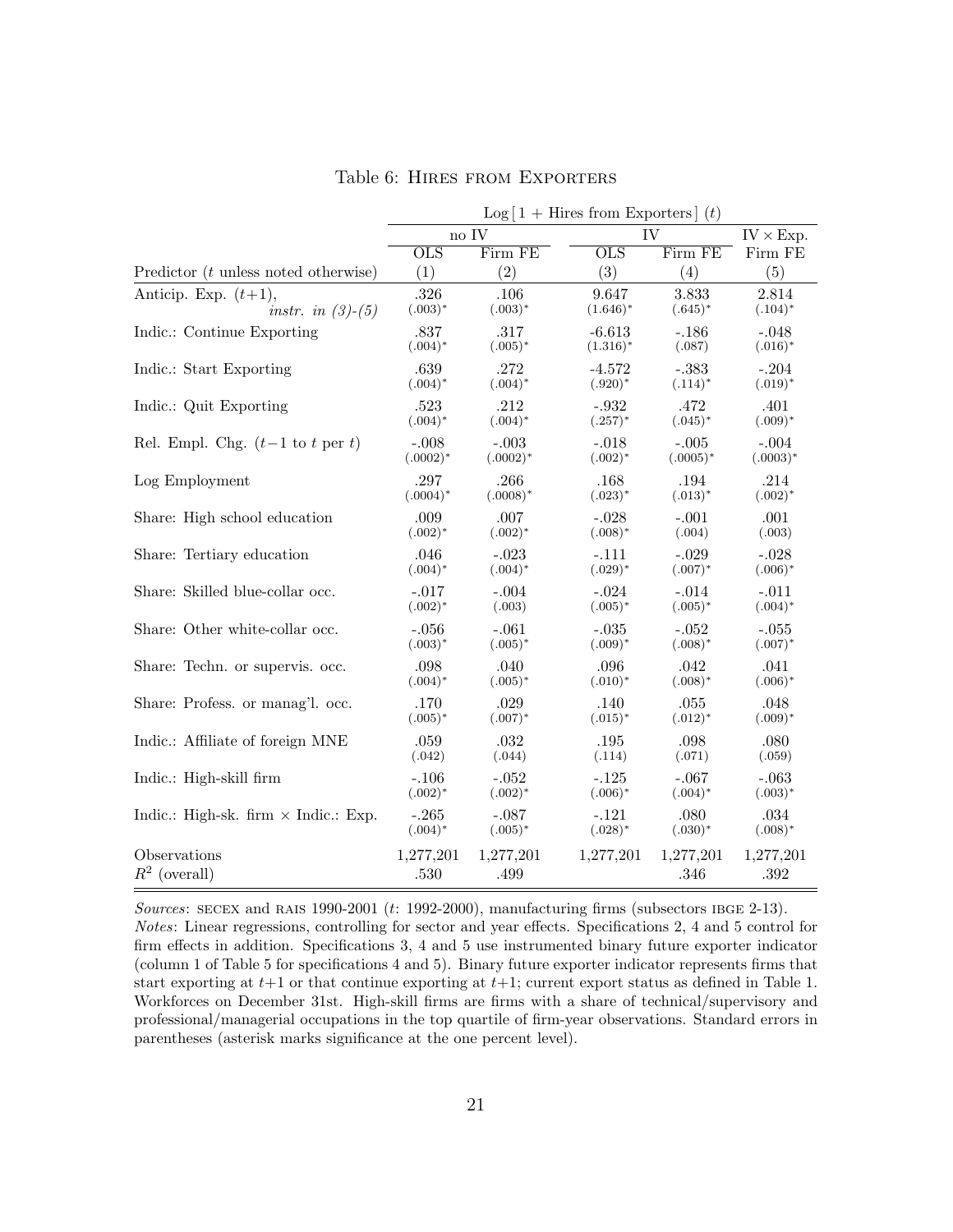Several explanations are consistent with these differences in magnitude. The estimate in column 2 does not separate demand shocks from firm-level cost shocks or other supply shocks related to firm performance. Similarly, the estimate in column 5 partly confounds demand shocks with the persistent part in firm-level supply shocks. Only the estimate in column 4 arguably isolates foreign demand shocks. In theory models with homothetic demand under a constant elasticity of substitution such as Yeaple (2005) and Costantini and Melitz (2008), relative demand shocks and relative supply shocks would lead to similar firm-level responses regarding export participation and employment. But if changes to foreign consumer tastes are more persistent than firmlevel productivity shocks, then demand-side predicted changes in export-participation should plausibly lead to larger employment responses than firm-side changes. Similarly, if production rearrangements in response to firm-level technology shocks require larger sunk cost than are needed for scaling up production to capture extra residual demand in a foreign market, then the demand-side shock should lead to a larger employment response on average. Finally, if Brazilian exporters suffer common adverse supply shocks in some sectors, such as more rapidly increasing import competition under falling trade barriers and a more rapidly appreciating sectoral real exchange rate, their employment will contract (see contraction at continuous exporters in Table 2) and hiring be depressed so that favorable foreign demand conditions are partly offset.

Other estimates are also consistent with the interpretation that strong firm-side performance is not necessarily associated with hiring former exporter workers. Firms that recently quit exporting hire 1.5 more workers than current exporters (columns 4 and 5). Similarly, firms with a large share of college educated workers hire fewer former exporter workers. High-skill firms hire fewer former exporter workers, even if they are also exporters (a negative net coefficient in column 5). As the only exception to the overall pattern, a larger share of skill-intensive white-collar occupations is associated with hiring more former exporter workers. The only exception aside, these empirical patterns are consistent with the interpretation that initially less well staffed firms pursue the strongest advance hiring of former exporter workers in response to favorable foreign demand shocks.

So as to relate anticipated firm performance to advance workforce choices, we use IVs to discern between firms with different future export performance, separating next year's continuous exporters from firms that start exporting and firms that quit exporting. Table 7 shows the estimates. In all specifications that result in a significant difference between neighboring coefficients (columns 1, 2, 4 and 5), firms that anticipate to become continuous exporters hire significantly more former exporter workers in advance. Export quitters hire the fewest former exporter workers but still significantly more than non-exporters. The ranking of point estimates is the reverse in column 4 but pure demand instruments turn weak when we move from a binary exporting indicator to export status categories (Table 5), and neighboring coefficients do not statistically significantly differ from each other. Overall, the results suggest that firms with a more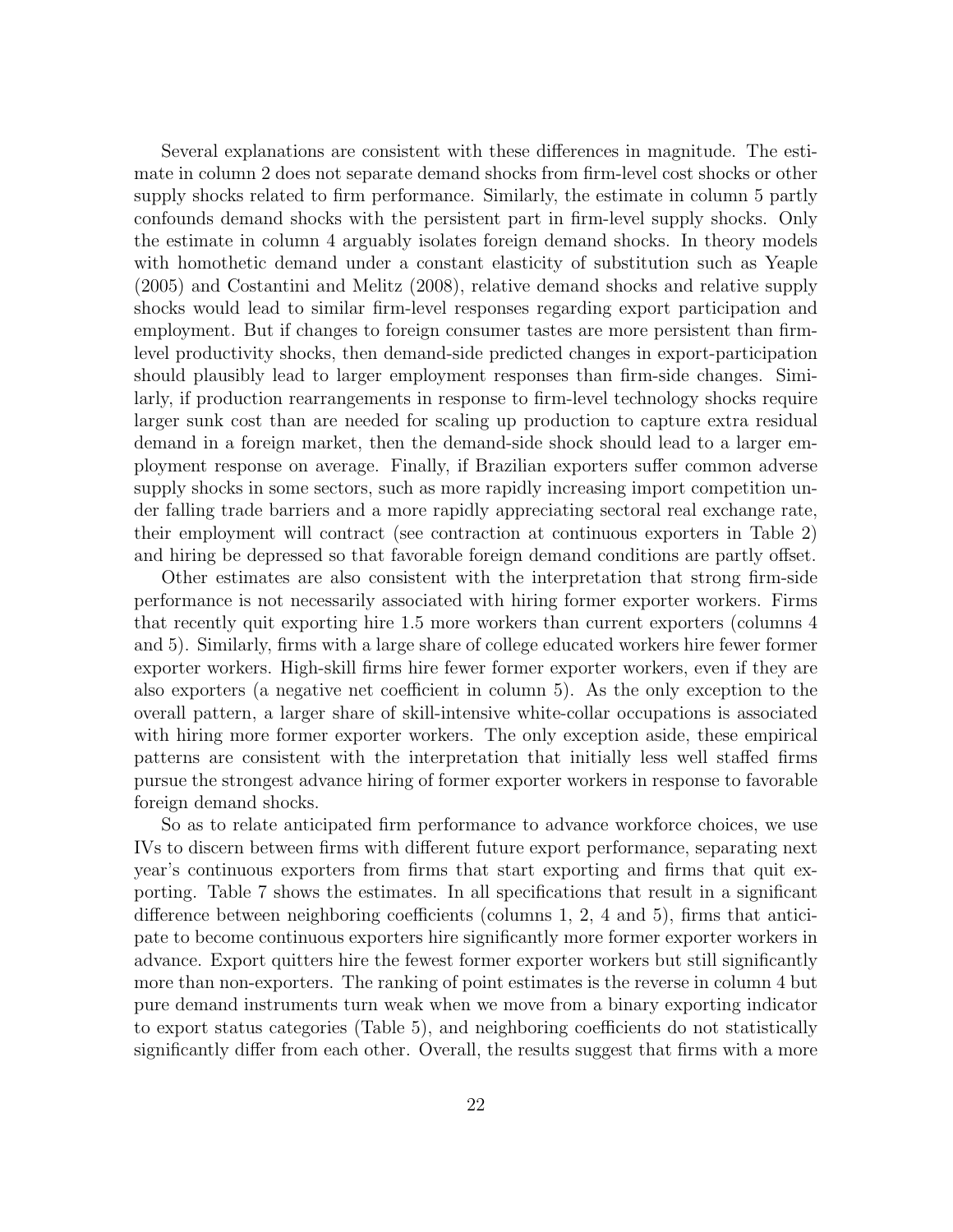|                             |            | $\text{Log}[1 + \text{Hires from Exporters}](t)$ |            |                  |                   |  |  |
|-----------------------------|------------|--------------------------------------------------|------------|------------------|-------------------|--|--|
|                             | no IV      |                                                  |            | IV               |                   |  |  |
|                             | <b>OLS</b> | Firm FE                                          | <b>OLS</b> | Firm FE          | Firm FE           |  |  |
|                             | (1)        | $\left( 2\right)$                                | (3)        | $\left(4\right)$ | $\left( 5\right)$ |  |  |
| Antic. Cont. Exp. $(t+1)$ , | .347       | .180                                             | $-34.124$  | $-5.257$         | 4.704             |  |  |
| instr. in $(3)-(5)$         | $(.006)*$  | $(.005)^*$                                       | (92.514)   | (5.701)          | $(.504)^*$        |  |  |
| Antic. Start Exp. $(t+1)$ , | .342       | .095                                             | 20.719     | 7.221            | 4.332             |  |  |
| instr. in $(3)-(5)$         | $(.004)^*$ | $(.004)^*$                                       | (30.987)   | $(2.460)^*$      | $(.342)^*$        |  |  |
| Antic. Quit Exp. $(t+1)$ ,  | .046       | .040                                             | $-11.230$  | 12.528           | 3.266             |  |  |
| instr. in $(3)-(5)$         | $(.005)^*$ | $(.004)^*$                                       | (74.078)   | $(3.523)^*$      | $(.383)^*$        |  |  |
| <i><b>Observations</b></i>  | 1,277,201  | 1,277,201                                        | 1,277,201  | 1,277,201        | 1,277,201         |  |  |
| $R^2$ (overall)             | .530       | .499                                             |            | .005             | .332              |  |  |

Table 7: Hires from Exporters and Anticipated Export Status

Sources: SECEX and RAIS 1990-2001  $(t: 1992-2000)$ , manufacturing firms (subsectors IBGE 2-13). Notes: Linear regressions, controlling for sector and year effects. Specifications 2, 4 and 5 control for firm effects in addition. Specifications 3, 4 and 5 use instrumented future export status (columns 2 through 4 of Table 5 for specifications 4 and 5). Future and current export status as defined in Table 1. Additional workforce and MNE control variables as in Table 6. Standard errors in parentheses (asterisk marks significance at the one percent level).

lasting anticipated future exporter status pursue relatively more advance hires of former exporter workers. This ranking is consistent with Costantini and Melitz (2008), where cumulative favorable foreign demand shocks lead to a higher probability of firm-level innovation.

In summary, firms hire former exporter workers in advance of anticipated favorable export conditions, and firms that anticipate to become continuous exporters pursue relatively more such advance hires. We now return to a descriptive investigation into the importance of advance hiring or former exporter workers for a firm's performance in foreign markets.

Destinations reached and export penetration per destination. We seek additional evidence on two aspects of exporter performance. We decompose the log of a firm's exports into the log number of its export destinations and its log exports per destination. We relate these two outcomes a year into the future to the firm's present characteristics, including its hires of former exporter workers. Both outcomes influence a firm's export intensity, the fraction of the firm's foreign sales in total sales.

Brooks (2006) documents for Colombian manufacturing plants that low-intensity exporters do not grow into high intensity exporters over time. This may either be so because exporters grow larger but increase foreign and domestic sales proportionally, or because exporters fail to substantively advance their export-market penetration. Our Brazilian data suggest that continuing exporters do succeed in raising exports.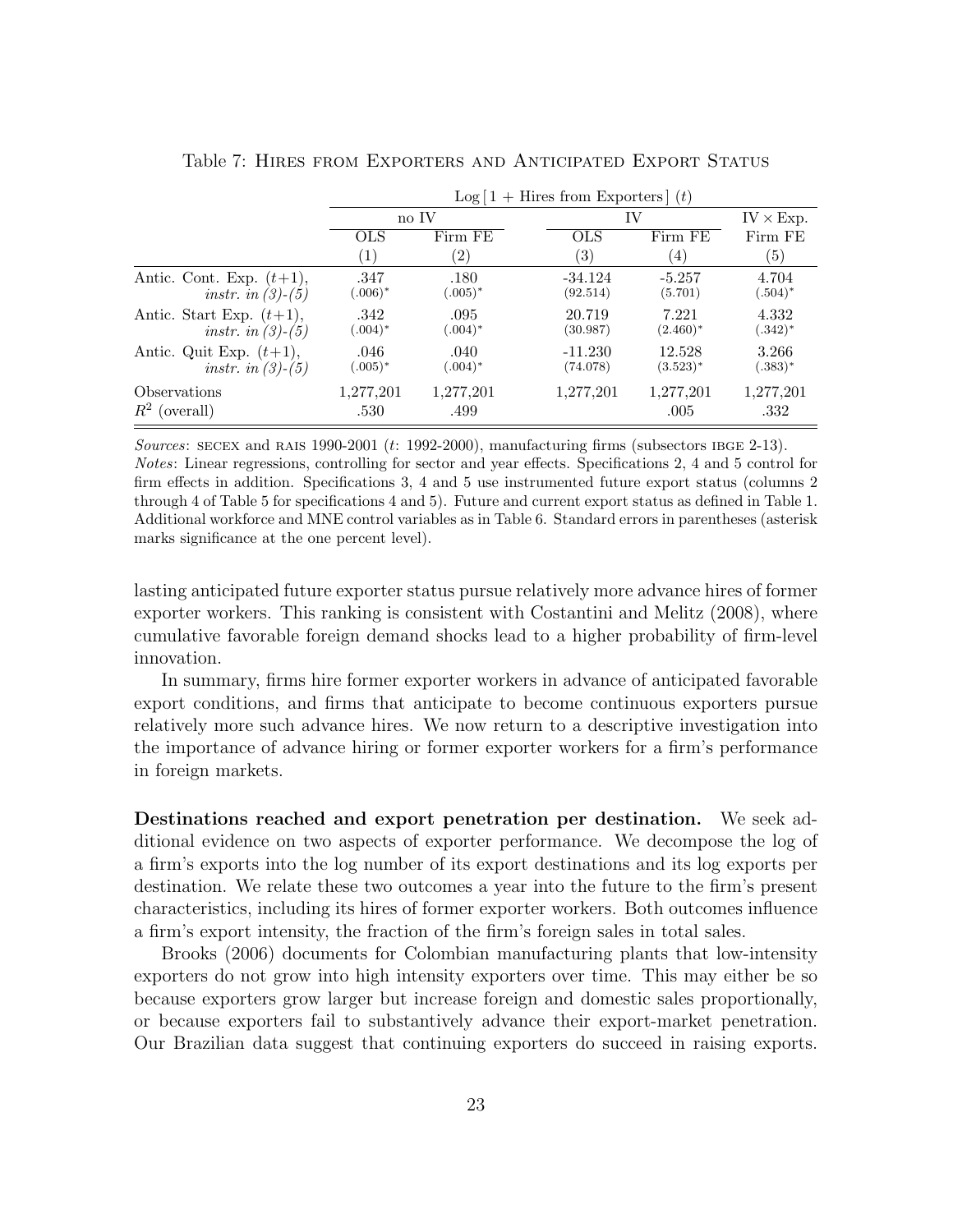|                                                       | Log # Destinations $(t+1)$ |                        | Log Exports/Dest. $(t+1)$ |                          |  |
|-------------------------------------------------------|----------------------------|------------------------|---------------------------|--------------------------|--|
| Predictor $(t$ unless noted otherwise)                | $\left(1\right)$           | $\left( 2\right)$      | $\left( 3\right)$         | $\left(4\right)$         |  |
| Log # Destinations $(t+1)$                            |                            |                        | .105<br>$(.012)$ ***      | $.104\,$<br>$(.012)$ *** |  |
| Log Exports/Destination $(t+1)$                       | .025<br>$(.003)$ ***       | .025<br>$(.003)$ ***   |                           |                          |  |
| Log Employment                                        | .180<br>$(.008)$ ***       | .176<br>$(.008)$ ***   | .291<br>$(.017)$ ***      | .290<br>$(.017)$ ***     |  |
| Rel. Empl. Chg. $(t-1$ to t per t)                    | $-.002$<br>(.003)          | $-.002$<br>(.003)      | $-.006$<br>$(.003)$ **    | $-.006$<br>$(.003)$ **   |  |
| Indic.: Hires from Exporters                          | $-.009$<br>(.010)          |                        | $-.007$<br>(.021)         |                          |  |
| Log Gross Hires from Exp.                             | .007<br>$(.004)^*$         |                        | .013<br>$(.008)^*$        |                          |  |
| Indic.: Hires from Start Exp.                         |                            | .011<br>(.008)         |                           | .028<br>$(.015)^*$       |  |
| Log Gross Hires from Start Exp.                       |                            | $-.009$<br>$(.004)$ ** |                           | $-.008$<br>(.009)        |  |
| Indic.: Hires from Cont. Exp.                         |                            | .001<br>(.011)         |                           | .015<br>(.026)           |  |
| Log Gross Hires from Cont. Exp.                       |                            | .016<br>$(.004)$ ***   |                           | .015<br>$(.008)^*$       |  |
| Indic.: High-skill firm                               | .023<br>$(.011)$ **        | .024<br>$(.011)$ **    | .004<br>(.023)            | .004<br>(.023)           |  |
| Indic.: High-sk. firm $\times$ Indic.: Hires fr. Exp. |                            | $-.017$<br>(.014)      |                           | $-.031$<br>(.031)        |  |
| Obs.<br>$R^2$ (within)                                | 50,395<br>.033             | 50,395<br>.034         | 50,395<br>.030            | 50,395<br>.030           |  |

Table 8: Predictions of Destination Number and Exports per Destination

Sources: SECEX and RAIS 1990-2001  $(t: 1992-2000)$ , manufacturing firms (subsectors IBGE 2-13). Notes: Linear regressions, controlling for firm, sector and year effects. Workforces on December 31st. Exports (fob) in thousands of August-1994 USD. Log number of gross hires from exporters set to zero if zero hires. High-skill firms are firms with a share of technical/supervisory and professional/managerial occupations in the top quartile of firm-year observations. Additional workforce and MNE control variables as in Table 6. Robust standard errors in parentheses (asterisk marks significance at the one percent level).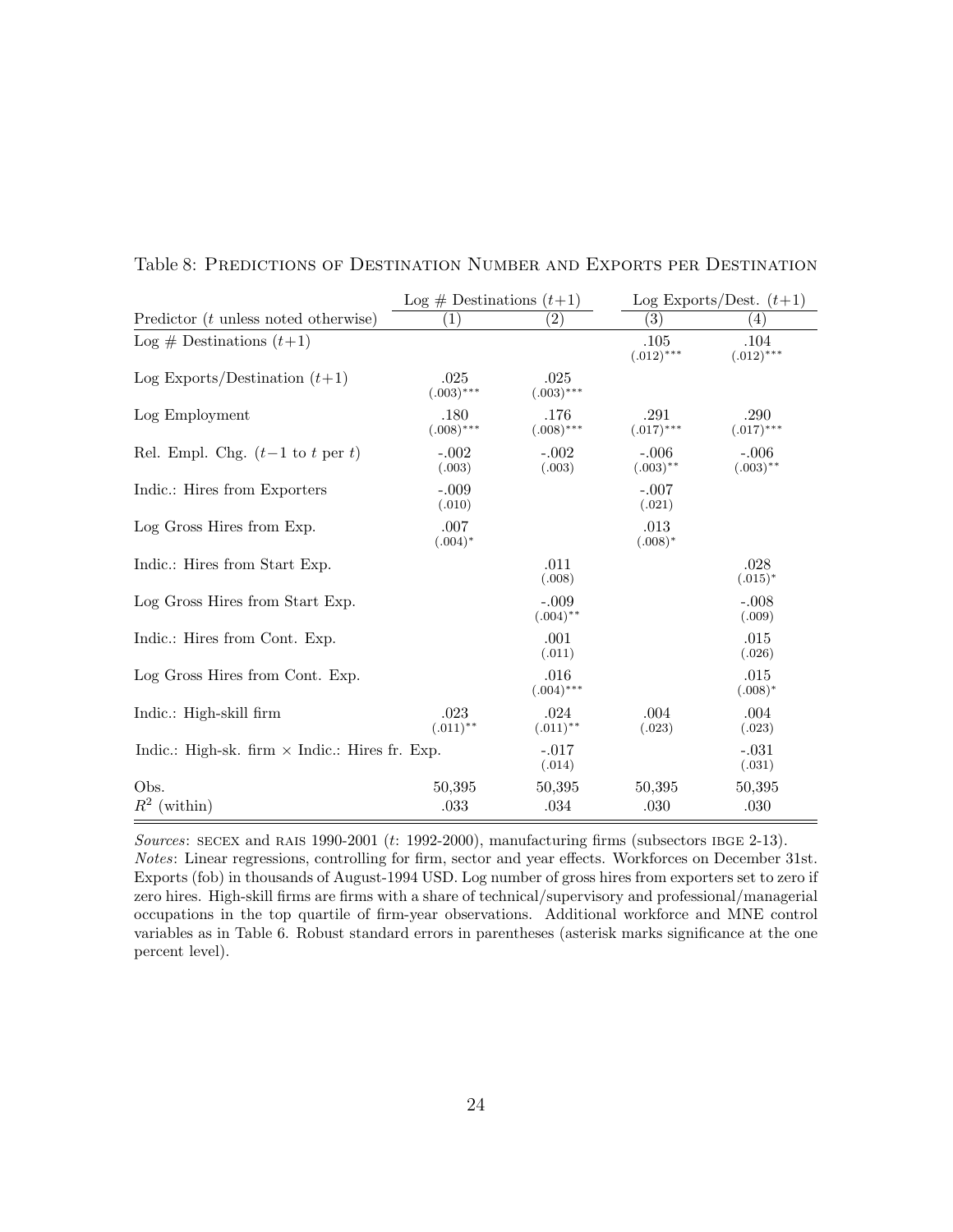The 1993 cohort, for instance, augments total exports from 760 million to 1.30 billion USD (August-1994 equivalents fob) after five years, although the number of continuing exporters drops to a quarter. Similarly, the 1996 cohort raises total exports from 1.04 billion to 1.35 over five years, although the number of continuing exporters drops to a quarter. Continuing Brazilian exporters achieve this increase partly by entering additional export destinations. The 1993 cohort, for example, doubles the reach of average export destinations per firm from two to four between 1993 and 2001. On the other hand, the dominance of sustained OECD exporters (Table 1) is consistent with export market success related to a deep penetration of select foreign destinations. We now turn to firm-level predictors that explain these two dimensions of export performance: the number of destinations that an exporter reaches and its export penetration per destination.

Table 8 shows two pairs of regressions for exporting firms, one pair with the log number of destinations as dependent variable (columns 1 and 2) and one pair with the log exports per destination as dependent variable (columns 3 and 4). Each regression conditions on the other outcome variable to isolate the covariation of predictors. A firm's workforce characteristics exhibit similar covariations with the outcomes as in our binomial regression of exporting on current characteristics (Table 4), so we suppress the workforce shares and the MNE indicator for brevity. Although exporters that reduce their employment ship to more destinations and sell more exports per destination a year into the future, exporters that hire former exporter workers are more successful in both dimensions (columns 1 and 3). The sum of coefficients on the gross hiring of former exporter workers is strictly positive for two or more hires. But not all former exporter worker hires predict success in the same way. Gross hiring from recent export starters is negatively related to the number of export destinations, whereas gross hiring from continuous exporters predicts presence in more destinations. Arguably, experience at continuous exporters is associated with more valuable skills. Interestingly, the different prediction for workers hired from export starters and from continuous exporters does not carry over to the other dimension of export success. For exports per destination, both hiring workers from export starters and from continuous exporters is associated with more shipments. The importance of specific skills for expansions into more destinations is also reflected in the indicator for high-skill firms, which is a significant predictor of more destinations but not of more sales per destination. Overall, these findings are consistent with the hypothesis that workers with a background at continuous exporters have unobserved characteristics that are more important for reaching additional destinations than workers just with prior experience at recent export starters.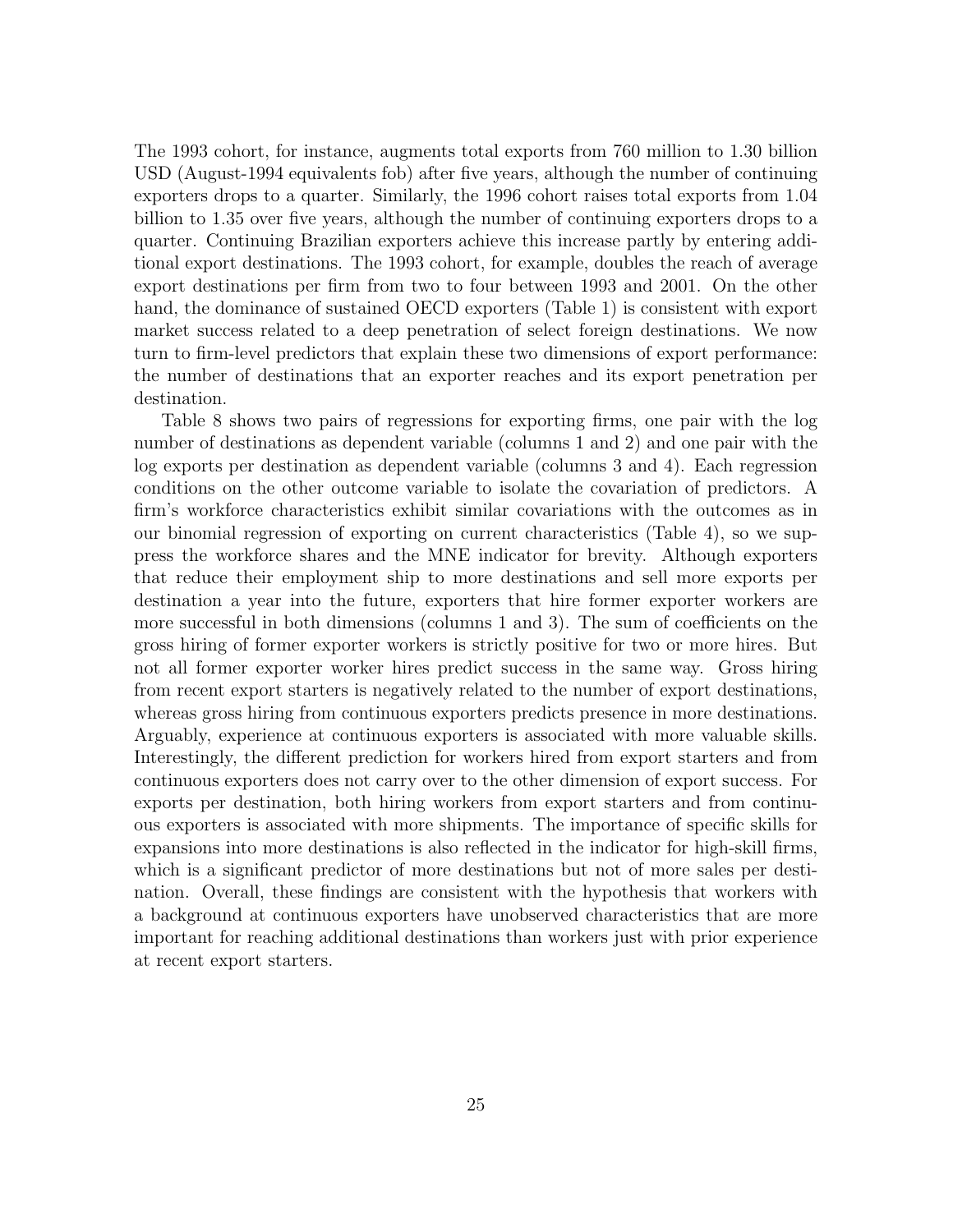# 5 Concluding Remarks

Using rich linked employer-employee data that track Brazilian manufacturing firms, their export behavior and their workers over more than a decade, we document substantive size and performance differences across exporters, not only between exporters and non-exporters. Even though exporters markedly differ in export market penetration and size, there is surprisingly little variation in their observed workforce composition regarding worker schooling and occupations. We hypothesize that typically unobserved worker characteristics may matter and use workers' employment histories to infer their prior expertise from employment at other exporters. Consistent with our hypothesis, we find that the hiring of a small number of such former exporter workers is an economically important predictor of a firm's future export-market participation. The exact origins of former exporter workers' skills remain a matter for future research. Former exporter workers may have special skills from passive learning or active training at former exporters, or their prior exporter employment may signal a screened ability. Instead, we examine the hiring firms' behavior more closely.

Workforce preparations are consistent with recent trade models where firms can both choose export-market participation and engage in innovation, while each activity raises the return to the other. In these models, firms actively prepare for export-market participation through prior workforce and technology upgrading. To measure the extent of workforce preparations for exporting in tranquil times, we use import demands for non-Brazilian goods outside Latin America as instruments. We find strong evidence for advance hiring of former exporter workers in response to favorable foreign demand. The response is particularly strong at firms with initially less skilled workforces and at firms that anticipate continuous future exporting. Hiring workers from continuous exporters is more strongly associated with reaching additional export markets than hiring workers from firms that just started exporting. These results are consistent with the hypothesis that firms, especially firms with long-term export potential, actively contract a competitive workforce to add to their initial advantage, and then select to export.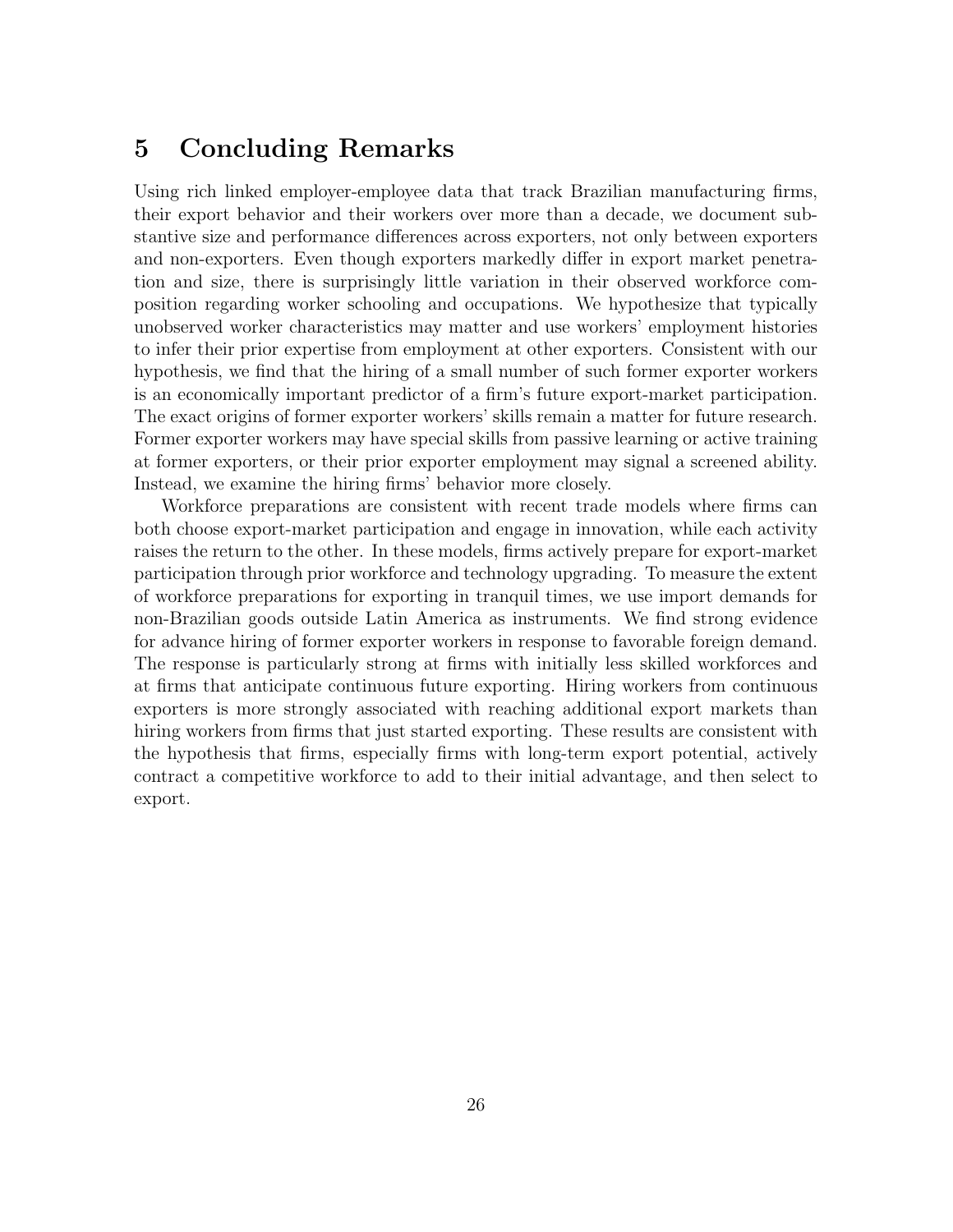# Appendix

## A SECEX exports data

All export values in the secex exports data are reported in current U.S. dollars (USD), free on board (fob). We have observations on exporting plants, declared export values and export destinations for the years 1990 through 2001. We aggregate monthly plantlevel export information to years and firms. As mentioned in the text, we deflate export sales to their August-1994 equivalents using the monthly U.S. consumer price index (from Global Financial Data). Table A.1 reports firm counts, exporter shares and select firm characteristics by subsector IBGE.

We consider as industrialized countries the 24 OECD member countries in 1990: Australia, Austria, Belgium, Canada, Denmark, Finland, France, Germany, Greece, Iceland, Ireland, Italy, Japan, Luxembourg, Netherlands, New Zealand, Norway, Portugal (including Madeira Islands), Spain (including Albor´an, Parsley Island, and Canary Islands), Switzerland, Turkey, United Kingdom (including Channel Islands), and the United States. We exclude the following types of exports and destinations: immediate reexports of imports, on-board aircraft consumption, and non-declared destinations.

Exporting is transitory for most Brazilian exporters. Similar to evidence in Brooks (2006) for Colombian plants between 1981 and 1991, only a fraction of any cohort of first-time exporters continues to export after a year. Of the 1993 cohort, for instance, less than a quarter of firms is still an exporter by 1998, five years later. Of the 1996 cohort, only slightly more than a quarter of firms is still an exporter by 2001.<sup>19</sup>

### B RAIS linked employer-employee information

Brazilian law requires every Brazilian plant to submit detailed annual reports with individual information on its workers and employees to the ministry of labor (Min*istério de Trabalho*, MTE). The collection of the reports is called  $Relação Anual de$ Informações Sociais, or RAIS, and typically concluded at the parent firm by March for the preceding year of observation. rais is a nationwide, comprehensive annual record of workers formally employed in any sector (including the public sector). rais covers, by law, all formally employed workers, captures formal-sector migrants, and tracks the workers over time. By design, however, workers with no current formal-sector employment are not in RAIS. The data provides monthly spell information on individually identified workers at individually identified plants. Similar to our treatment of the secex data, we aggregate the monthly worker-plant information to years and firms.

 $19$ An empirical supplement with according tabulations is available at URL econ.ucsd.edu/muendler.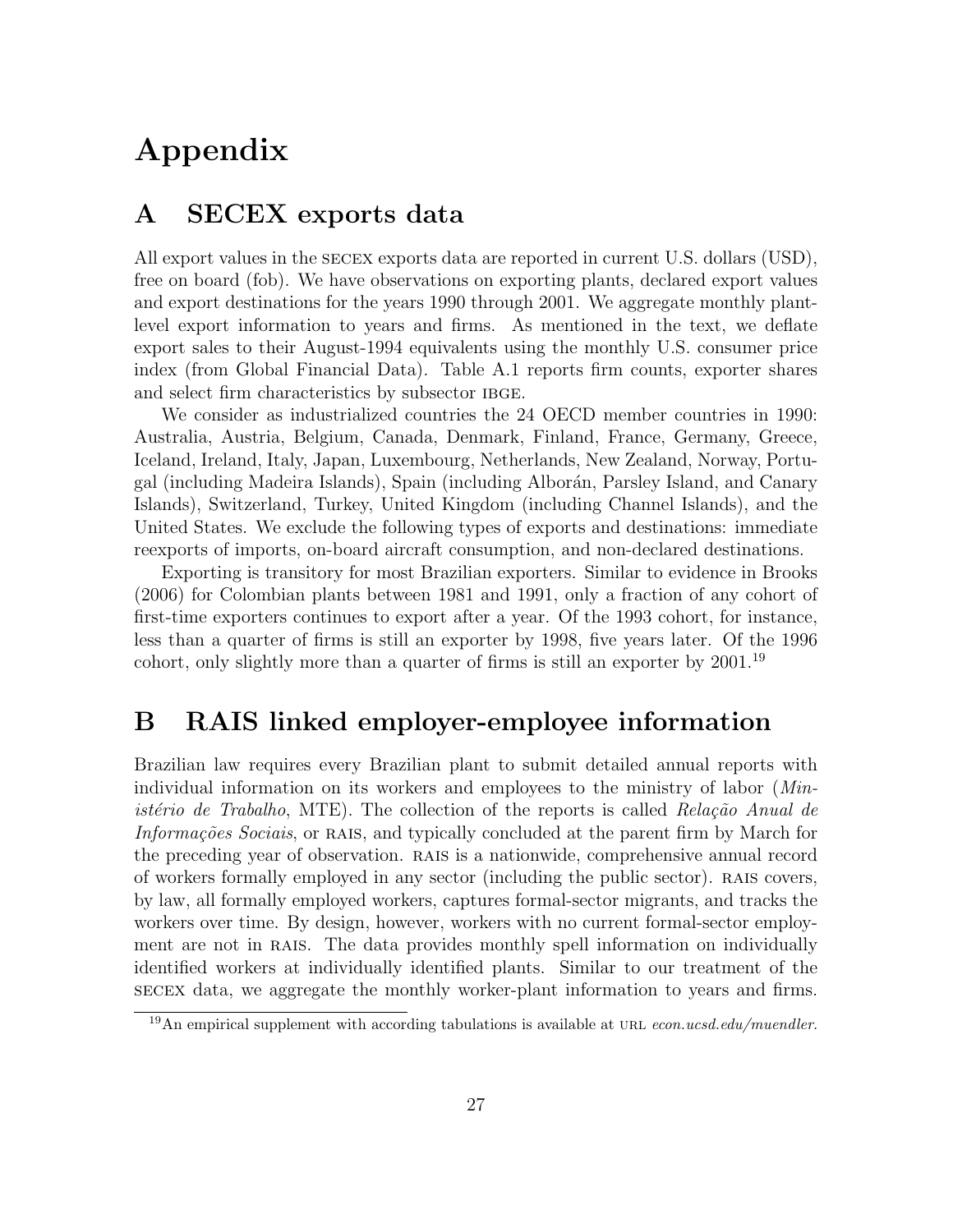|                                          | Firm-year | Workers     | Share $(\%)$ | Workers  | Exports  |
|------------------------------------------|-----------|-------------|--------------|----------|----------|
| Subsector IBGE                           | observ.   | per firm    | exporters    | per exp. | per exp. |
| Non-metallic mineral products            | 137,091   | 18.8        | .026         | 212.5    | 1,574.7  |
| Metallic products                        | 201,093   | 24.8        | .046         | 288.4    | 5,974.8  |
| Machinery, equipment and instruments     | 73,976    | 39.4        | .152         | 167.9    | 1,962.3  |
| Electrical and telecomm. equipment       | 40,603    | 51.9        | .123         | 285.8    | 2,618.3  |
| Transport equipment                      | 39,169    | 80.9        | .103         | 622.4    | 13,010.7 |
| Wood products and furniture              | 234,913   | 15.2        | .042         | 120.1    | 1,064.9  |
| Paper and paperboard, and publishing     | 132,108   | <b>23.0</b> | .023         | 349.9    | 5,118.3  |
| Rubber, tobacco, leather, and prod. nec. | 96,152    | 25.3        | .082         | 173.1    | 2,805.6  |
| Chemical and pharmaceutical products     | 131,110   | 37.2        | .099         | 206.4    | 2,100.9  |
| Apparel and textiles                     | 332,926   | 20.6        | .025         | 314.1    | 1,290.1  |
| Footwear                                 | 48,881    | 46.5        | .099         | 335.2    | 2,630.4  |
| Food, beverages, and ethyl alcohol       | 299,469   | 34.1        | .024         | 637.2    | 9,372.6  |
| Total                                    | 1,767,491 | 27.7        | .049         | 278.9    | 3,598.7  |

Table A.1: FIRM CHARACTERISTICS BY INDUSTRY

Sources: secex and rais 1990-2001, manufacturing firms (subsectors ibge 2-13).

Notes: Employment on December 31st. Exports (fob) in thousands of August-1994 USD.

Annual aggregation removes seasonal fluctuations in worker accession and separation rates from the data.

rais primarily provides information to a federal wage supplement program (Abono Salarial), by which every worker with formal employment during the calendar year receives the equivalent of a monthly minimum wage. A strong incentive for compliance is that workers' benefits depend on RAIS so that workers follow up on their records. The payment of the worker's annual public wage supplement (Abono Salarial) is exclusively based on rais records. The ministry of labor estimates that currently 97 percent of all formally employed workers in Brazil are covered in rais, and that coverage exceeded 90 percent throughout the 1990s.

Education and occupation categories. We group education information from nine RAIS education categories into three categories as shown in Table B.2.

Occupation indicators derive from the 3-digit CBO classification codes in our nationwide RAIS data base, and are reclassified to conform to ISCO-88.<sup>20</sup> We map RAIS occupations into isco-88 categories and regroup them into five categories as shown in Table B.3.

Earnings. For descriptive purposes, we use the monthly December wage paid to workers with employment on December 31st of a given year. RAIS reports the December wage in multiples of the current minimum wage. We use the log of annualized

<sup>&</sup>lt;sup>20</sup>See online documentation at URL *econ.ucsd.edu/muendler/brazil.*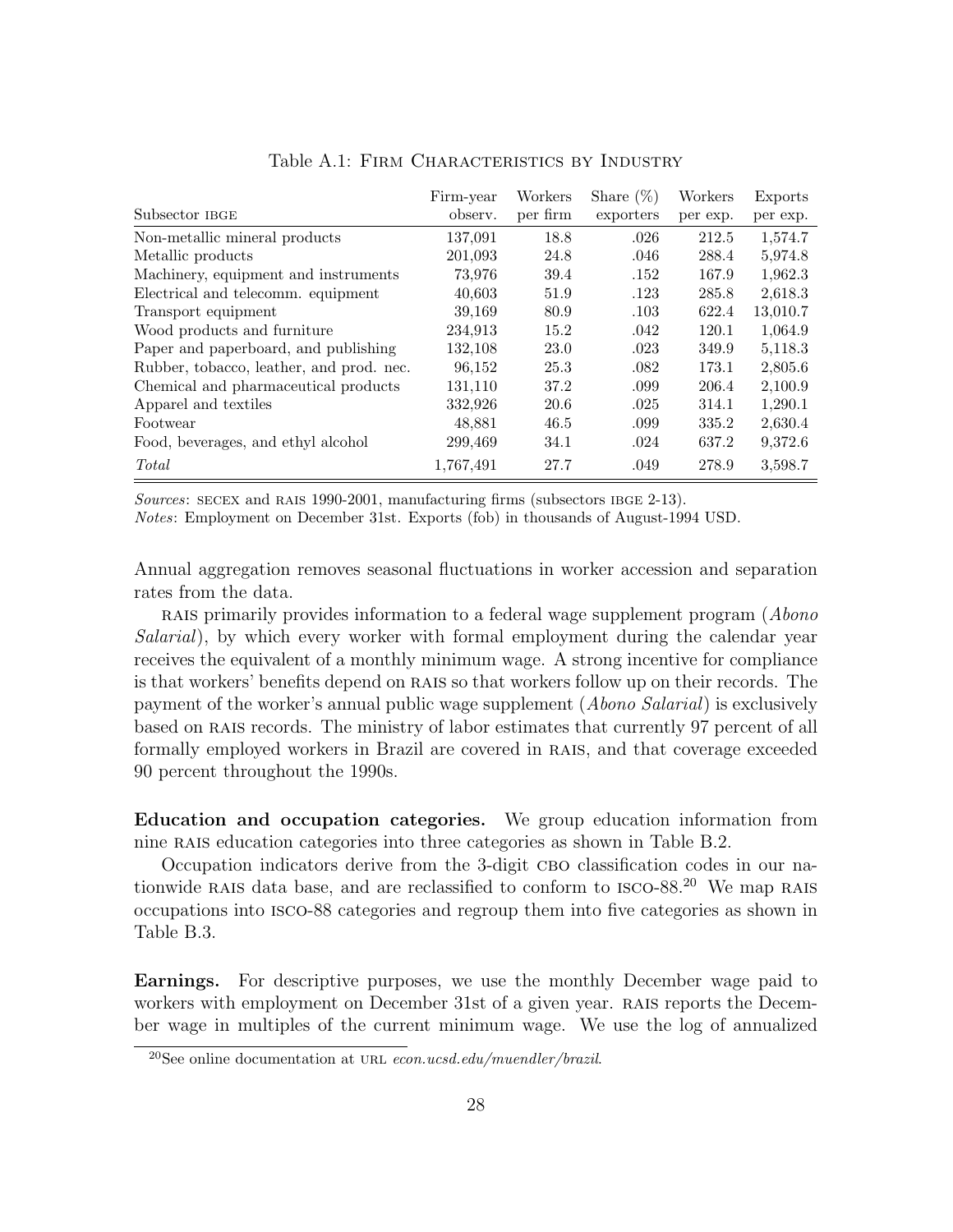|    | RAIS category | Education Level                                                       |
|----|---------------|-----------------------------------------------------------------------|
|    | $8-9.$        | Some College or College Graduate                                      |
| 2. | $6 - 7$ .     | Some High School or High School Graduate                              |
| 3. | $1.-5.$       | Illiterate, or Primary or Middle School Educated (reference category) |

Table B.2: EDUCATION CATEGORIES

December wages as our earnings measure, defined as the reported monthly wage times the December U.S. dollar equivalent of the current minimum wage times 12. Similar to export values, we deflate this earning measure to its August-1994 equivalent using the monthly U.S. consumer price index (from Global Financial Data).

Sector and legal form. Sector information for the firm is not available from the exporter data (secex), which only reports exported products, so we extract a firm's industry from RAIS. We use the annual mode of subsector IBGE across the firms' workers because, within the firms, plants can operate in different sectors. Subsector IBGE information is reported for the full sample period, whereas finer industry categories only become available in later years.

rais also reports a firm's legal form, including its direct foreign ownership by a foreign company (the according legal form code is "branch or office of foreign company"). Indirect foreign ownership, minority foreign ownership, or portfolio holdings do not fall under this category. We use the annual mode of legal form across the firms' workers to deal with occasional coding errors of legal form. The self-reported foreign-ownership category in rais potentially differs from foreign ownership in Poole (2009), who uses independent information on direct and indirect foreign ownership from the Central Bank of Brazil for a shorter sample period.

|    | ISCO-88 occupation category                 | Occupation Level                           |
|----|---------------------------------------------|--------------------------------------------|
| 1. | Legislators, senior officials, and managers | Professional or Managerial                 |
|    | Professionals                               | Professional or Managerial                 |
| 2. | Technicians and associate professionals     | Technical or Supervisory                   |
| 3. | <b>Clerks</b>                               | Other White Collar                         |
|    | Service workers and sales workers           | Other White Collar                         |
| 4. | Skilled agricultural and fishery workers    | Skilled Blue Collar                        |
|    | Craft and related workers                   | Skilled Blue Collar                        |
|    | Plant and machine operators and assemblers  | Skilled Blue Collar                        |
| 5. | Elementary occupations                      | Unskilled Blue Collar (reference category) |

Table B.3: OCCUPATION CATEGORIES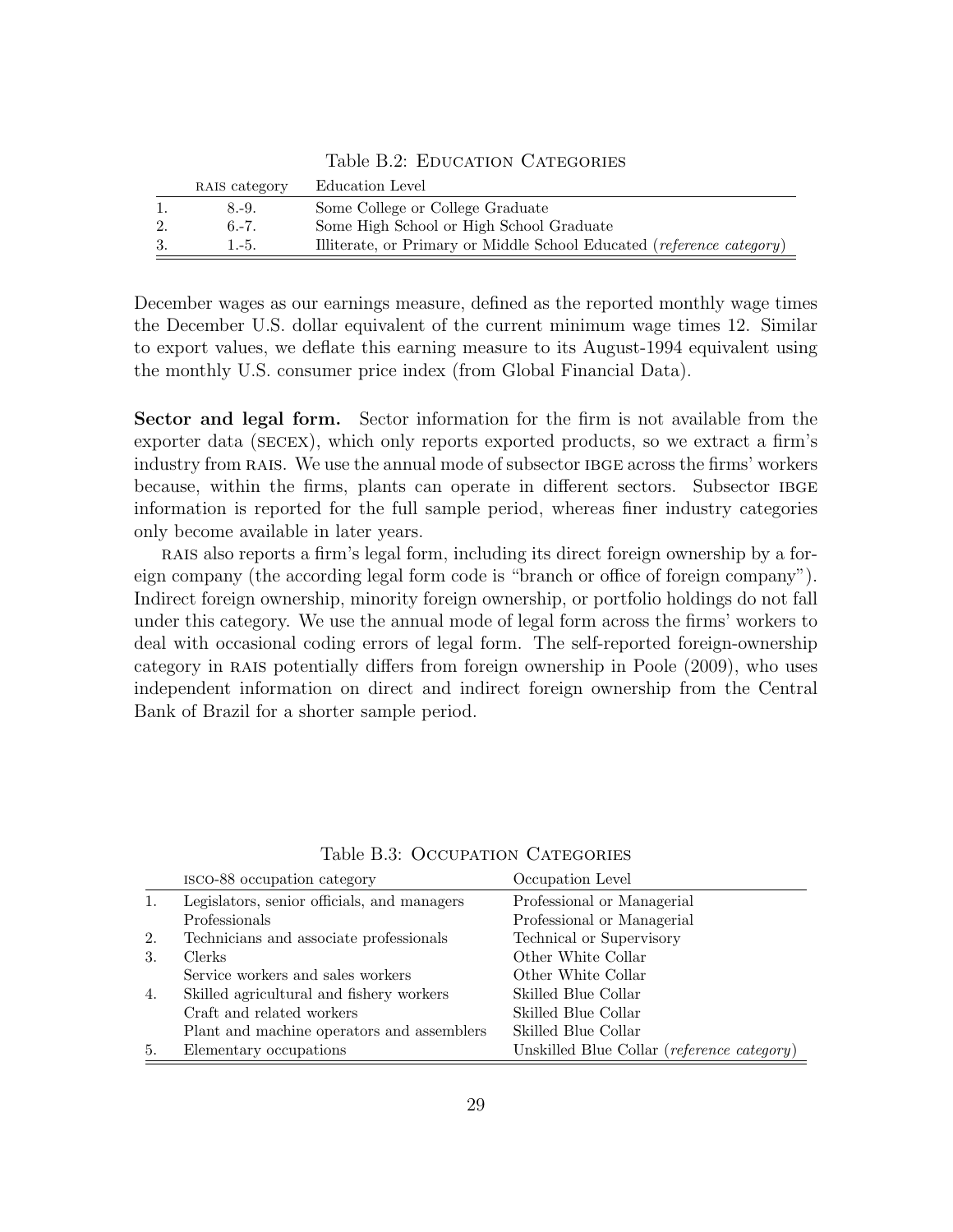# References

- Alvarez, Roberto and Ricardo A. Lopez, "Exporting and Performance: Evidence from Chilean Plants," Canadian Journal of Economics, November 2005, 38 (4), 1384–1400.
- Atkeson, Andrew and Ariel Burstein, "Pricing-to-Market, Trade Costs, and International Relative Prices," American Economic Review, December 2008, 98 (5), 1998–2031.
- Bernard, Andrew B. and J. Bradford Jensen, "Exporters, Jobs, and Wages in U.S. Manufacturing: 1976-1987," Brookings Papers on Economic Activity: Microeconomics, 1995, 1995 (1), 67–112.
- and  $-$ , "Exceptional Exporter Performance: Cause, Effect, or Both?," Journal of International Economics, February 1999, 47 (1), 1–25.
- $, \ldots$ , Stephen J. Redding, and Peter K. Schott, "Firms in International Trade," Journal of Economic Perspectives, Summer 2007, 21 (3), 105–30.
- Biesebroeck, Johannes Van, "Exporting Raises Productivity in Sub-Saharan African Manufacturing Firms," Journal of International Economics, December 2005, 67 (2), 373– 91.
- Brooks, Eileen L., "Why Don't Firms Export More? Product Quality and Colombian Plants," Journal of Development Economics, June 2006, 80 (1), 160–78.
- Bustos, Paula, "The Impact of Trade on Technology and Skill Upgrading: Evidence from Argentina," November 2005. Universitat Pompeu Fabra, unpublished manuscript.
- Clerides, Sofronis K., Saul Lach, and James R. Tybout, "Is Learning by Exporting Important? Micro-dynamic Evidence from Colombia, Mexico, and Morocco," Quarterly Journal of Economics, August 1998, 113 (3), 903–47.
- Costantini, James A. and Marc J. Melitz, "The Dynamics of Firm-Level Adjustment to Trade Liberalization," in Elhanan Helpman, Dalia Marin, and Thierry Verdier, eds., The Organization of Firms in a Global Economy, Cambridge, MA: Harvard University Press, November 2008, chapter 4, pp. 107–141.
- Crespi, Gustavo, Chiara Criscuolo, and Jonathan Haskel, "Productivity, Exporting and the Learning-by-Exporting Hypothesis: Direct Evidence from U.K. Firms," Canadian Journal of Economics, May 2008, 41 (2), 619–638.
- Dixit, Avinash K., "Hysteresis, Import Penetration, and Exchange Rate Pass-Through," Quarterly Journal of Economics, May 1989, 104 (2), 205–28.
- Ederington, Josh and Phillip McCalman, "Endogenous Firm Heterogeneity and the Dynamics of Trade Liberalization," Journal of International Economics, March 2008, 74  $(2), 422 - 40.$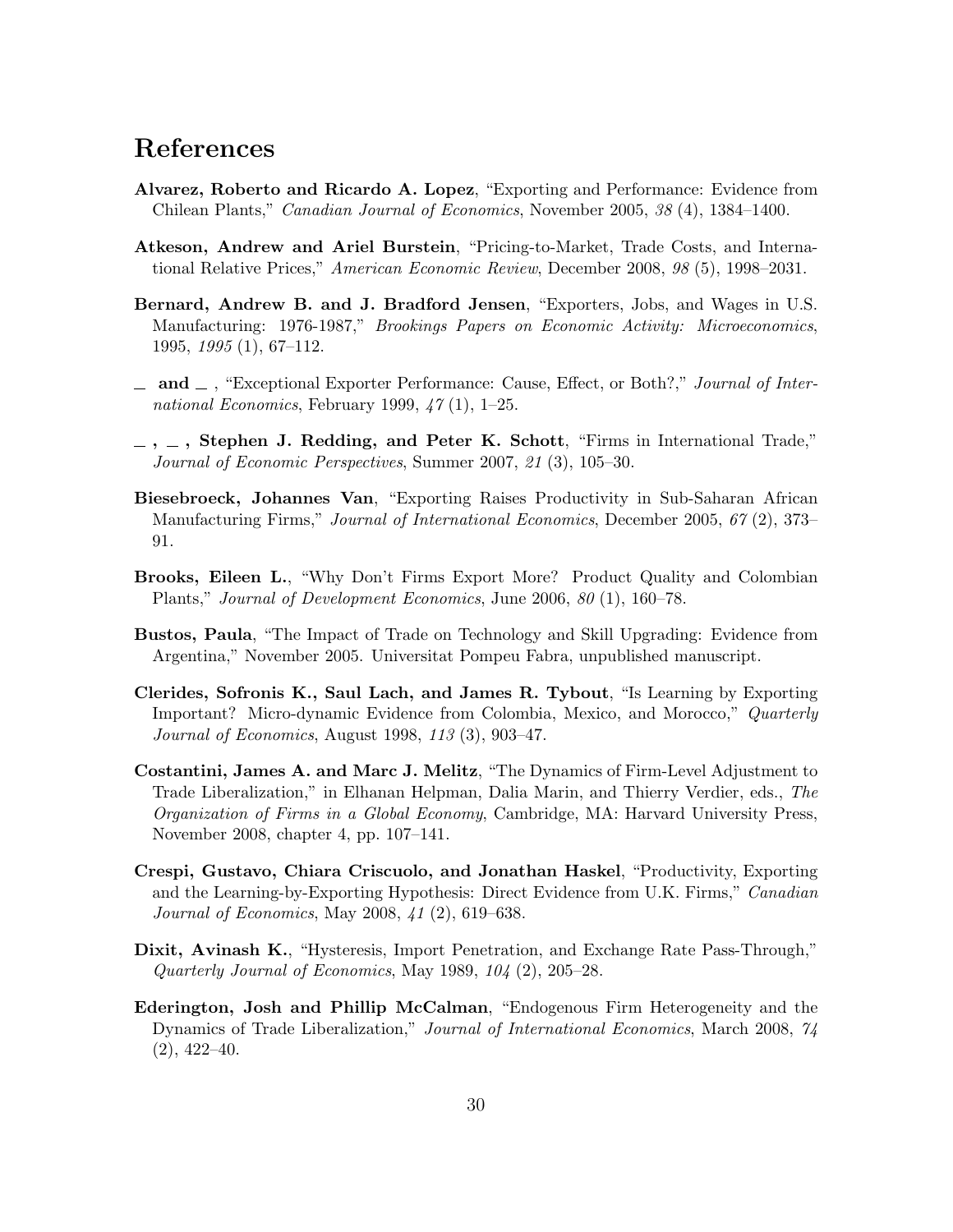- Feenstra, Robert C., Robert E. Lipsey, Haiyan Deng, Alyson C. Ma, and Hengyong Mo, "World Trade Flows: 1962-2000," NBER Working Paper, January 2005, 11040.
- Gershenberg, Irving, "The Training and Spread of Managerial Know-How, a Comparative Analysis of Multinational and Other Firms in Kenya," World Development, July 1987, 15 (7), 931–39.
- Görg, Holger and Eric Strobl, "Spillovers from Foreign Firms through Worker Mobility: An Empirical Investigation," Scandinavian Journal of Economics, December 2005, 107(4), 693–709.
- Hopenhayn, Hugo A., "Entry, Exit, and Firm Dynamics in Long Run Equilibrium," Econometrica, September 1992, 60 (5), 1127–50.
- Iacovone, Leonardo and Beata S. Javorcik, "Shipping Good Tequila Out: Investment, Domestic Unit Values and Entry of Multi-product Plants into Export Markets," June 2008. University of Oxford, unpublished manuscript.
- Isgut, Alberto E., "What's Different about Exporters? Evidence from Colombian Manufacturing," Journal of Development Studies, June 2001, 37 (5), 57–82.
- Melitz, Marc J., "The Impact of Trade on Intra-Industry Reallocations and Aggregate Industry Productivity," Econometrica, November 2003, 71 (6), 1695–1725.
- Menezes-Filho, Naércio Aquino and Marc-Andreas Muendler, "Labor Reallocation in Response to Trade Reform," CESifo Working Paper, March 2007, 1936. under revision for resubmission to American Economic Review.
- Poole, Jennifer P., "Knowledge Transfers from Multinational to Domestic Firms: Evidence from Worker Mobility," March 2009. University of California, Santa Cruz, unpublished manuscript.
- Rhee, Yung Whee, "The Catalyst Model of Development: Lessons from Bangladesh's Success with Garment Exports," World Development, February 1990, 18 (2), 333–46.
- Roberts, Mark J. and James R. Tybout, "The Decision to Export in Colombia: An Empirical Model of Entry with Sunk Costs," American Economic Review, September 1997,  $87(4)$ , 545–64.
- Stock, James H., Jonathan H. Wright, and Motohiro Yogo, "A Survey of Weak Instruments and Weak Identification in Generalized Method of Moments," Journal of the American Statistical Association, October 2002, 20 (4), 51829.
- **Trefler, Daniel,** "The Long and Short of the Canada-U.S. Free Trade Agreement," American Economic Review, September 2004, 94 (4), 870–95.
- Verhoogen, Eric A., "Trade, Quality Upgrading, and Wage Inequality in the Mexican Manufacturing Sector," Quarterly Journal of Economics, May 2008, 123 (2), 489–530.